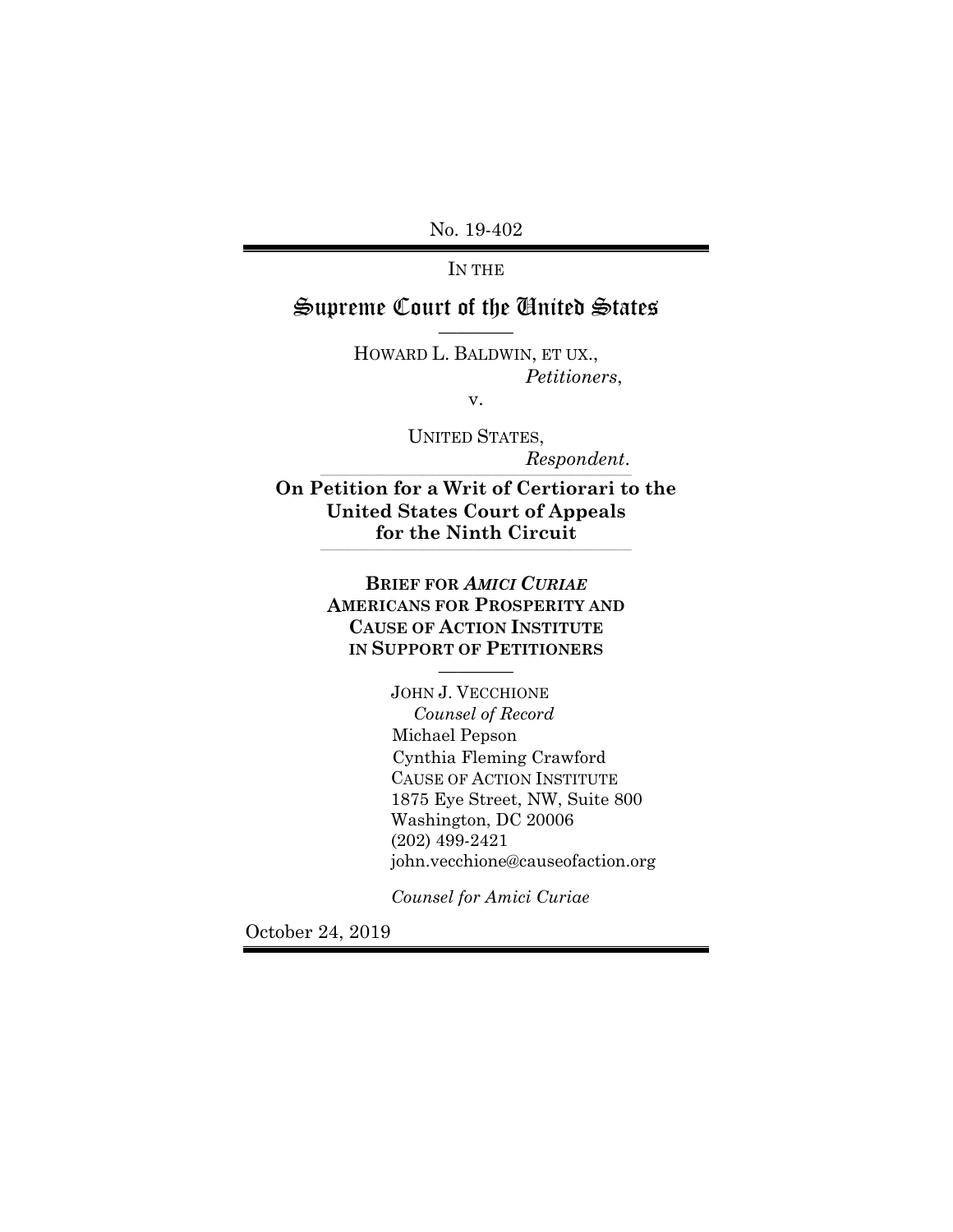# **TABLE OF CONTENTS**

| I. Brand X Should Be Reversed4                                                                                                                  |
|-------------------------------------------------------------------------------------------------------------------------------------------------|
| A. Brand X Threatens the Separation of                                                                                                          |
| B. <i>Brand X</i> Undermines Liberty13                                                                                                          |
| C. Brand X Undermines Due Process14                                                                                                             |
| II. The Ninth Circuit Should Not Have Given<br>"Reflexive" Deference to The IRS's Claim that<br>"Statutory Silence" Grants It Power to Displace |
| A. <i>Chevron</i> Step One Requires Exhaustion of<br>the Statutory Interpretation Toolbox18                                                     |

i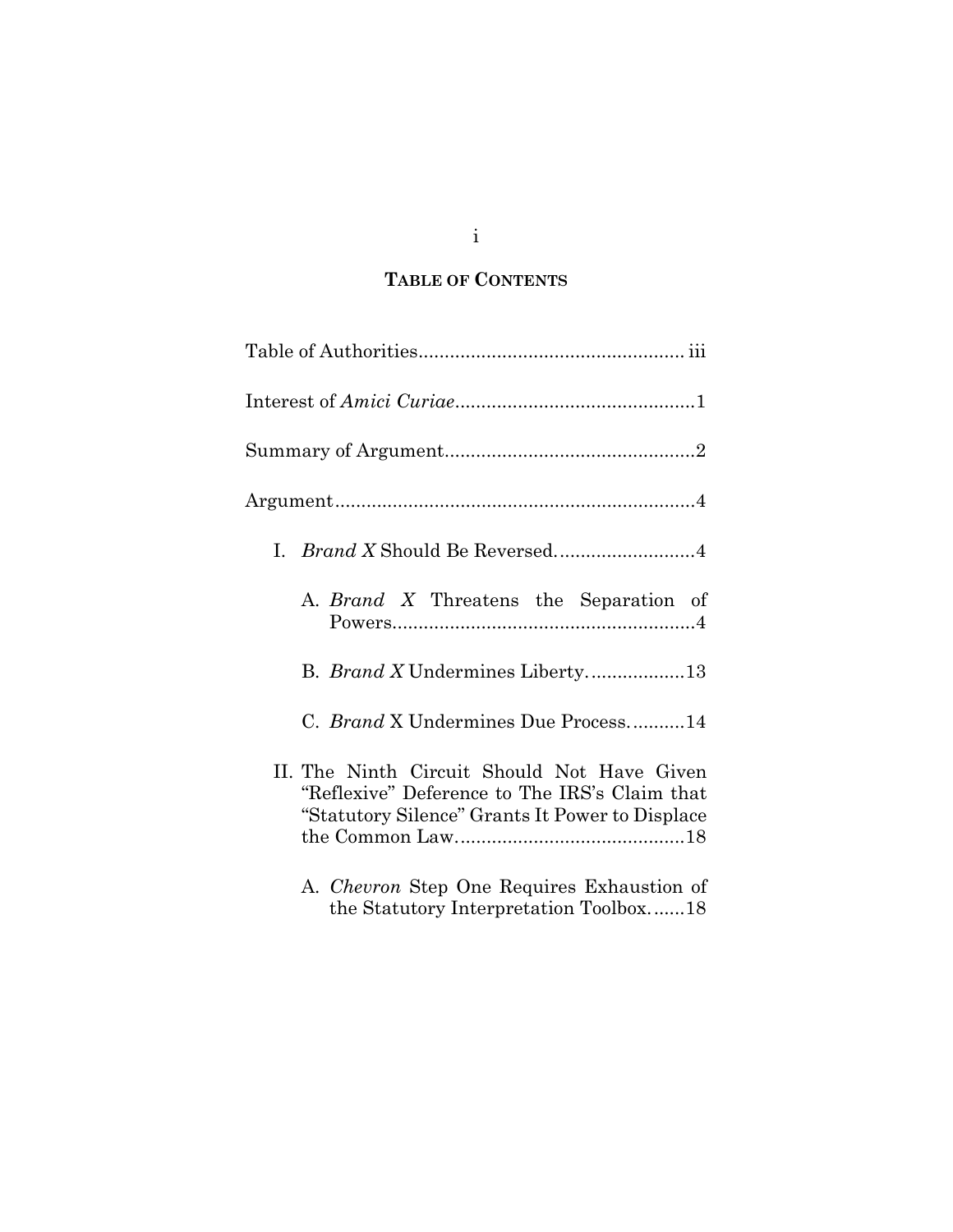|  | B. The Ninth Circuit Should Not Have    |  |  |
|--|-----------------------------------------|--|--|
|  | "Reflexively" Deferred to The IRS's     |  |  |
|  | Overreach: Statutory "Silence" Does Not |  |  |
|  | Confer Untrammeled Regulatory Power19   |  |  |

Conclusion ................................................................. 23

ii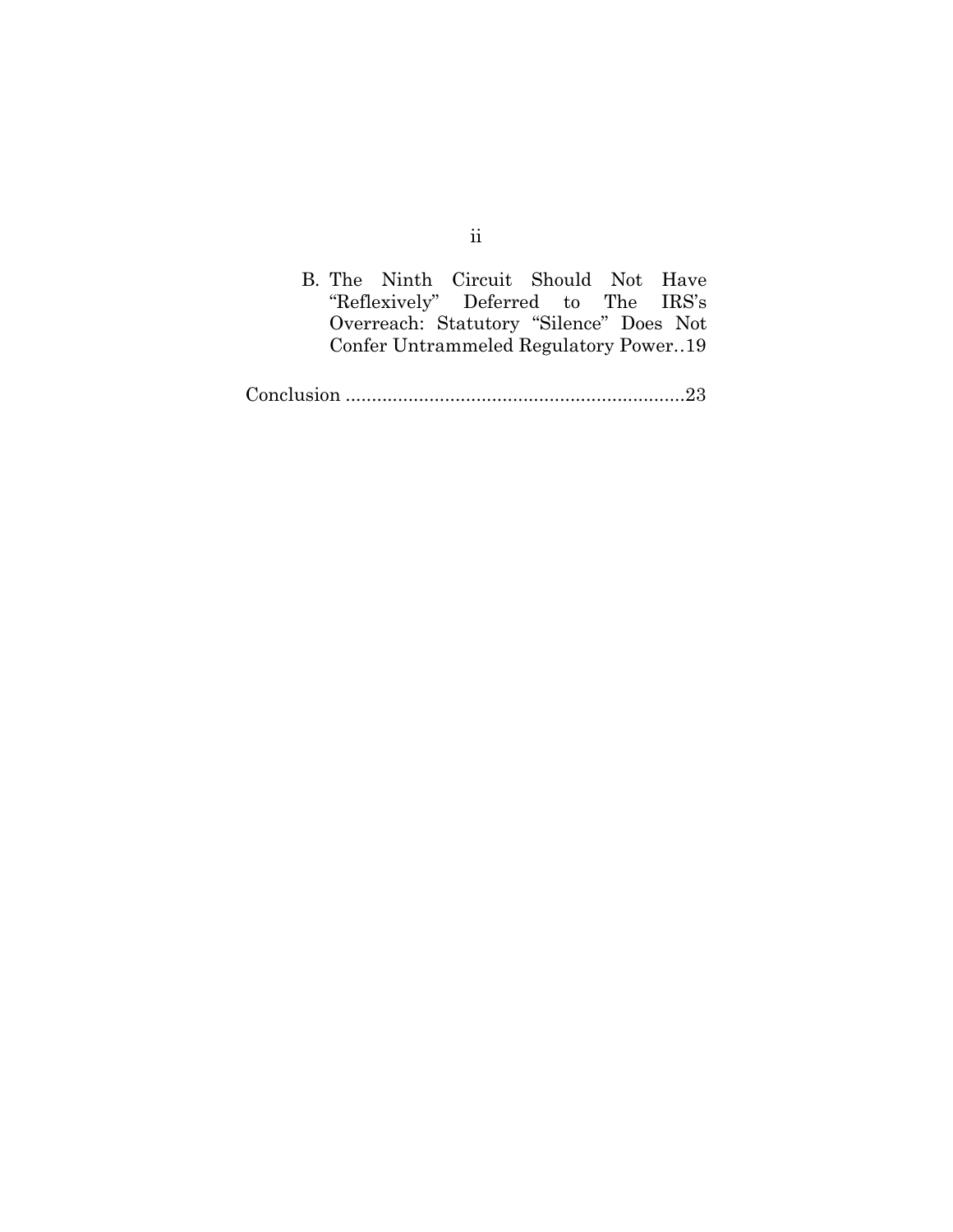## **TABLE OF AUTHORITIES**

| Cases                                                | Page(s) |
|------------------------------------------------------|---------|
| Acosta v. Hensel Phelps Constr. Co.,                 |         |
| Arangure v. Whitaker,                                |         |
| Barnhart v. Sigmon Coal Co.,                         |         |
| Bayou Lawn & Landscape Servs. v. Oates,              |         |
| Betansos v. Barr,<br>928 F.3d 1133 (9th Cir. 2019)15 |         |
| Borenstein v. Commissioner,                          |         |
| Bowen v. Georgetown Univ. Hosp.,                     |         |
| Carter v. Welles-Bowen Realty, Inc.,                 |         |
| Chevron, U.S.A., Inc. v. NRDC, Inc.,                 |         |
| Chi. & S. Air Lines, Inc. v. Waterman S.S. Corp.,    |         |

iii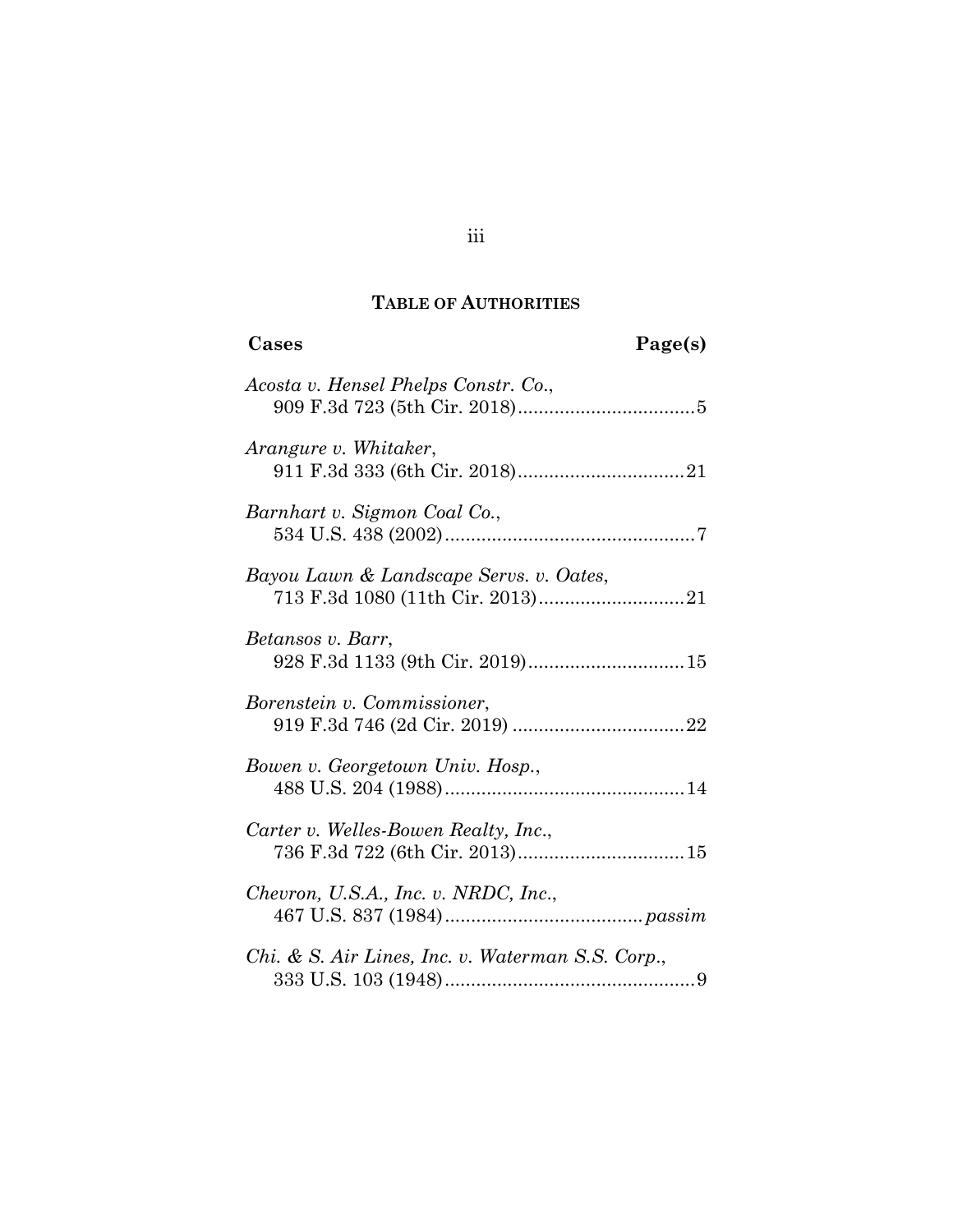| City of Arlington v. FCC,                                             |
|-----------------------------------------------------------------------|
| De Niz Robles v. Lynch,<br>803 F.3d 1165 (10th Cir. 2015)3, 5, 12, 15 |
| $DOT$ v. Ass'n of Am. R.R.,                                           |
| Egan v. Del. River Port Auth.,                                        |
| Epic Sys. Corp. v. Lewis,                                             |
| FCC v. Fox TV Stations, Inc.,                                         |
| Grace v. Whitaker,<br>344 F. Supp. 3d 96 (D.D.C. 2018)11              |
| Grove City College v. Bell,                                           |
| Gundy v. United States,                                               |
| Gutierrez-Brizuela v. Lynch,                                          |
| Henson v. Santander Consumer USA Inc.,                                |

iv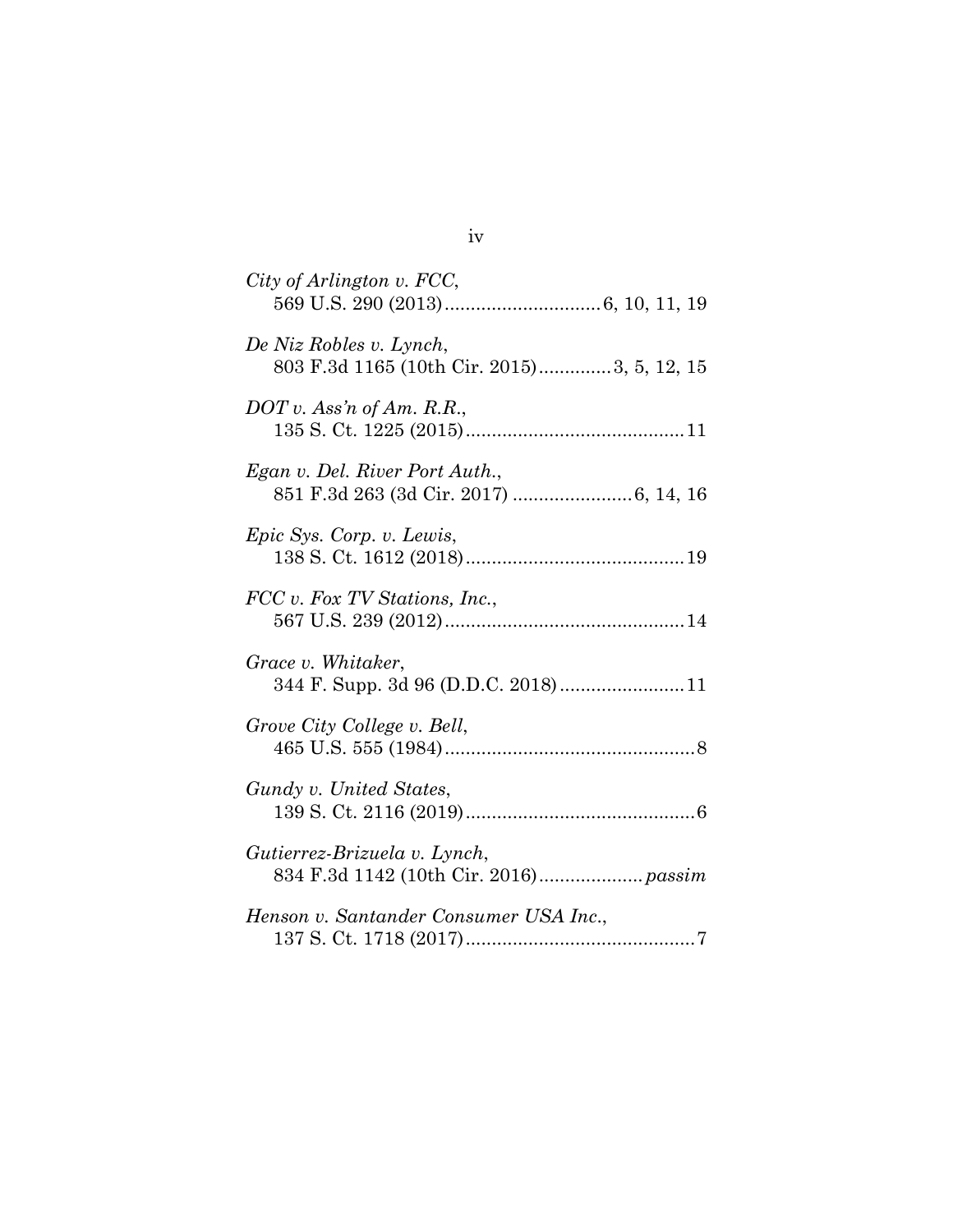| Hicks v. Colvin,<br>No. 16-154, 2016 WL 7436050                                  |
|----------------------------------------------------------------------------------|
| Kisor v. Wilkie,<br>139 S. Ct. 2400 (2019) 12, 16, 18, 23                        |
| La. Pub. Serv. Com v. FCC,                                                       |
| Lamie v. U.S. $Tr.$ ,                                                            |
| Loving v. United States,                                                         |
| Lyng v. Payne,                                                                   |
| Marbury v. Madison,<br>5 U.S. (1 Cranch) 137 (1803)  4, 7, 12                    |
| McCutcheon v. FEC,                                                               |
| Michigan v. EPA,                                                                 |
| In re Murchison,                                                                 |
| National Cable & Telecommunications Association<br>v. Brand X Internet Services, |

v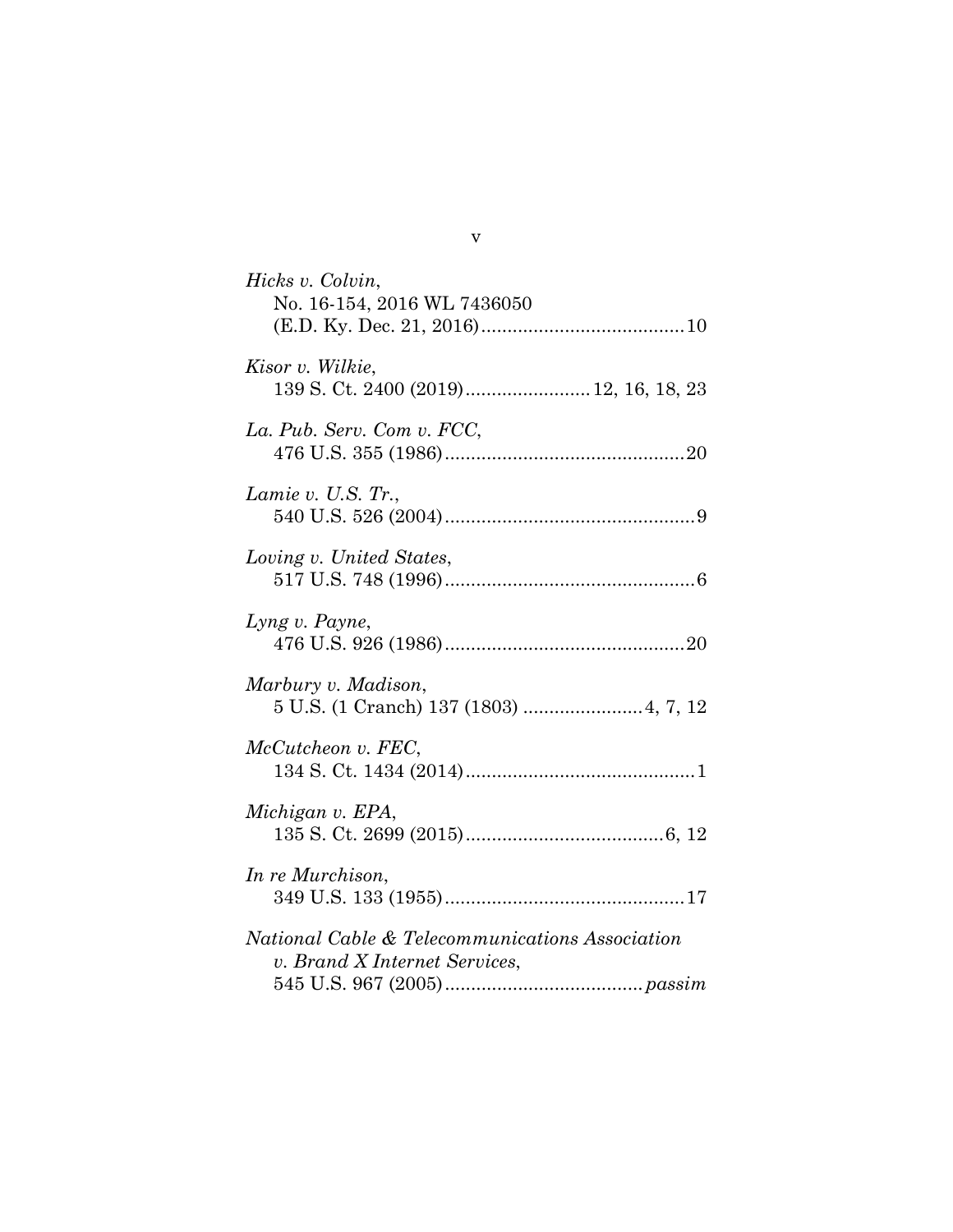| Or. Rest. & Lodging Ass'n v. Perez,<br>843 F.3d 355 (9th Cir. 2016)3, 22 |
|--------------------------------------------------------------------------|
| Payne v. Tennessee,                                                      |
| Pereira v. Sessions,                                                     |
| Perez v. Mortg. Bankers Ass'n,                                           |
| Ry. Labor Executives' Ass'n v. Nat'l Mediation Bd.,                      |
| Tetra Tech EC, Inc. v. Wis. Dep't of Revenue,                            |
| Texas v. Ala.-Coushatta Tribe of Tex.,                                   |
| United States v. Havis,                                                  |
| United States v. Home Concrete & Supply, LLC,                            |
| Valent v. Comm'r of Soc. Sec.,                                           |
| Voices for Int'l Bus. & Educ., Inc. v. NLRB,                             |
| Whitman v. Am. Trucking Ass'ns,                                          |

vi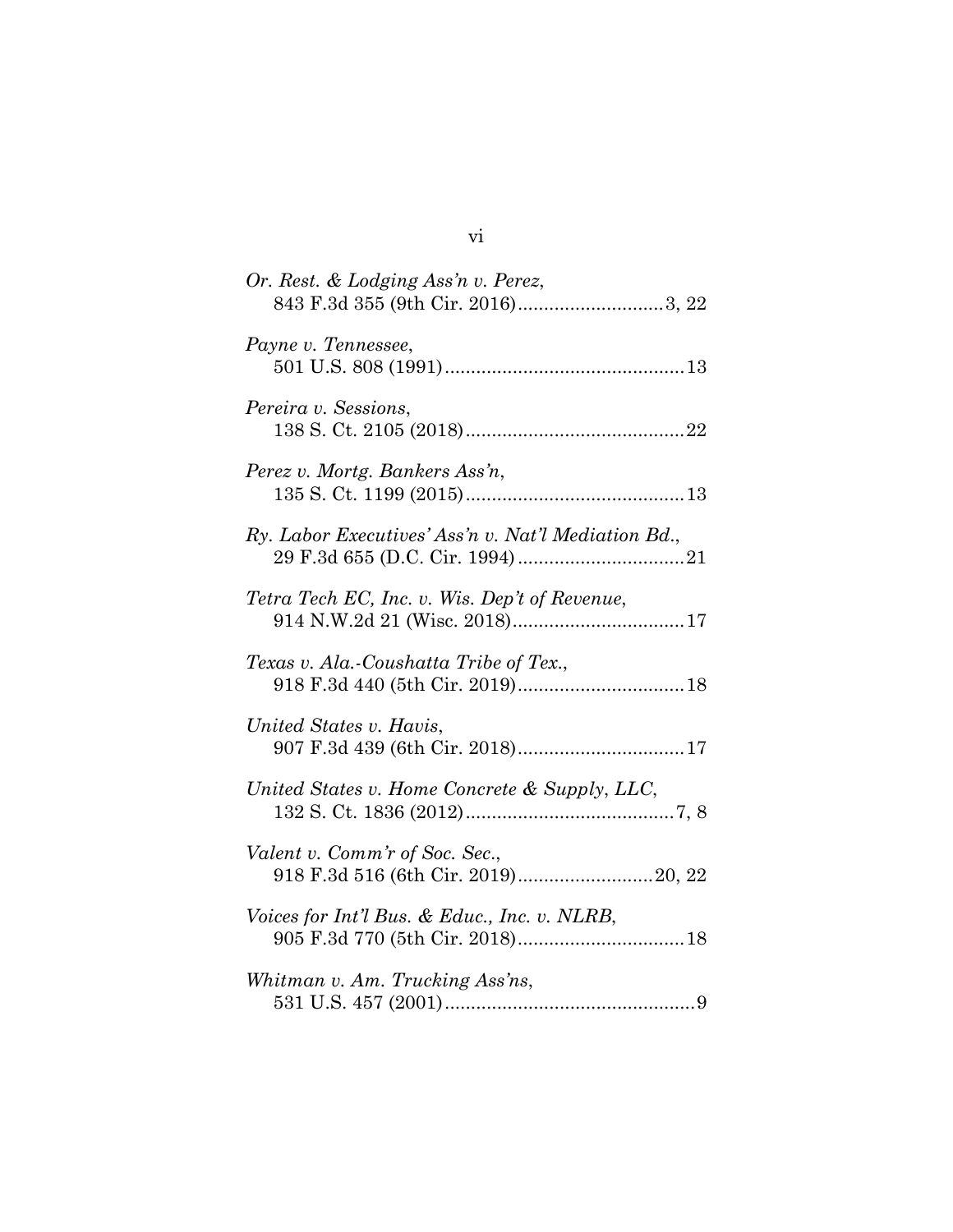| Youngstown Sheet & Tube Co. v. Sawyer, |  |
|----------------------------------------|--|
|                                        |  |

# **Constitution**

# **Statutes**

| Civil Rights Restoration Act of 1987,                                                                                                |
|--------------------------------------------------------------------------------------------------------------------------------------|
|                                                                                                                                      |
| Surface Transportation and Veterans Health Care<br>Choice Improvement Act of 2015,<br>Pub. L. 114-41, 129 Stat. 456 (July 31, 2015)8 |

# **Other Authorities**

| Abbe R. Gluck, What 30 Years of Chevron Teach<br>Us About the Rest of Statutory Interpretation,  |
|--------------------------------------------------------------------------------------------------|
| 83 Fordham L. Rev. 607 (2014) 5, 11, 12                                                          |
| Brett M. Kavanaugh, <i>Fixing Statutory Interpretation</i> ,                                     |
|                                                                                                  |
| James Dawson, Retroactivity Analysis After Brand X,<br>31 Yale J. on Reg. 219 (2014)  11, 12, 15 |

## vii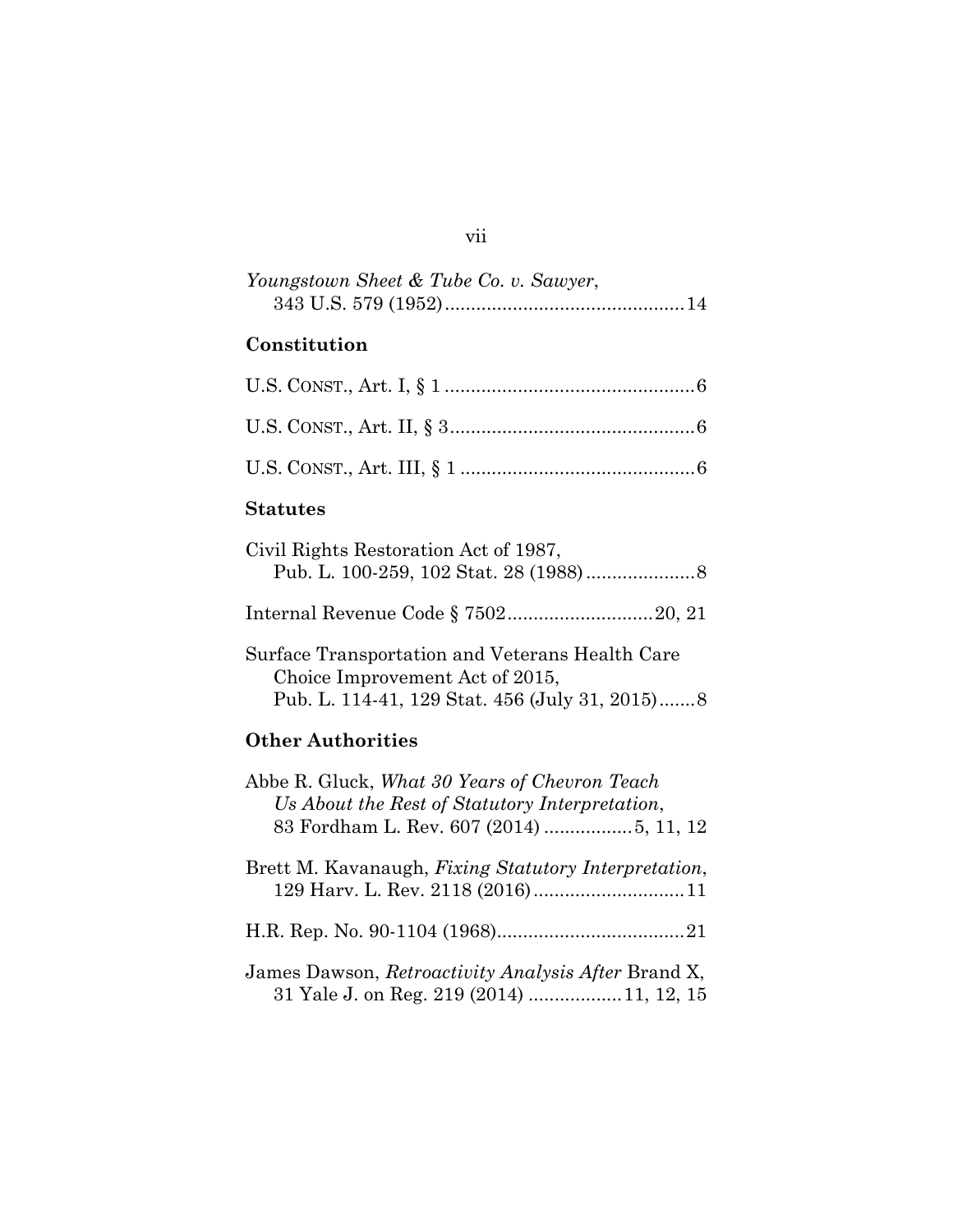# viii

| Andrew Pruitt, Judicial Deference to Retroactive<br><i>Interpretative Treasury Regulations,</i>                                                                                                      |
|------------------------------------------------------------------------------------------------------------------------------------------------------------------------------------------------------|
| 79 Geo. Wash. L. Rev. 1558 (2011) 16                                                                                                                                                                 |
| Kent Barnett & Christopher J. Walker,<br>Chevron in the Circuit Courts,                                                                                                                              |
| Michael D. Pepson & John N. Sharifi,<br>Lego v. Twomey: The Improbable Relationship<br>Between an Obscure Supreme Court Decision<br>and Wrongful Convictions,<br>47 Am. Crim. L. Rev. 1185 (2010) 13 |
|                                                                                                                                                                                                      |
|                                                                                                                                                                                                      |
|                                                                                                                                                                                                      |
|                                                                                                                                                                                                      |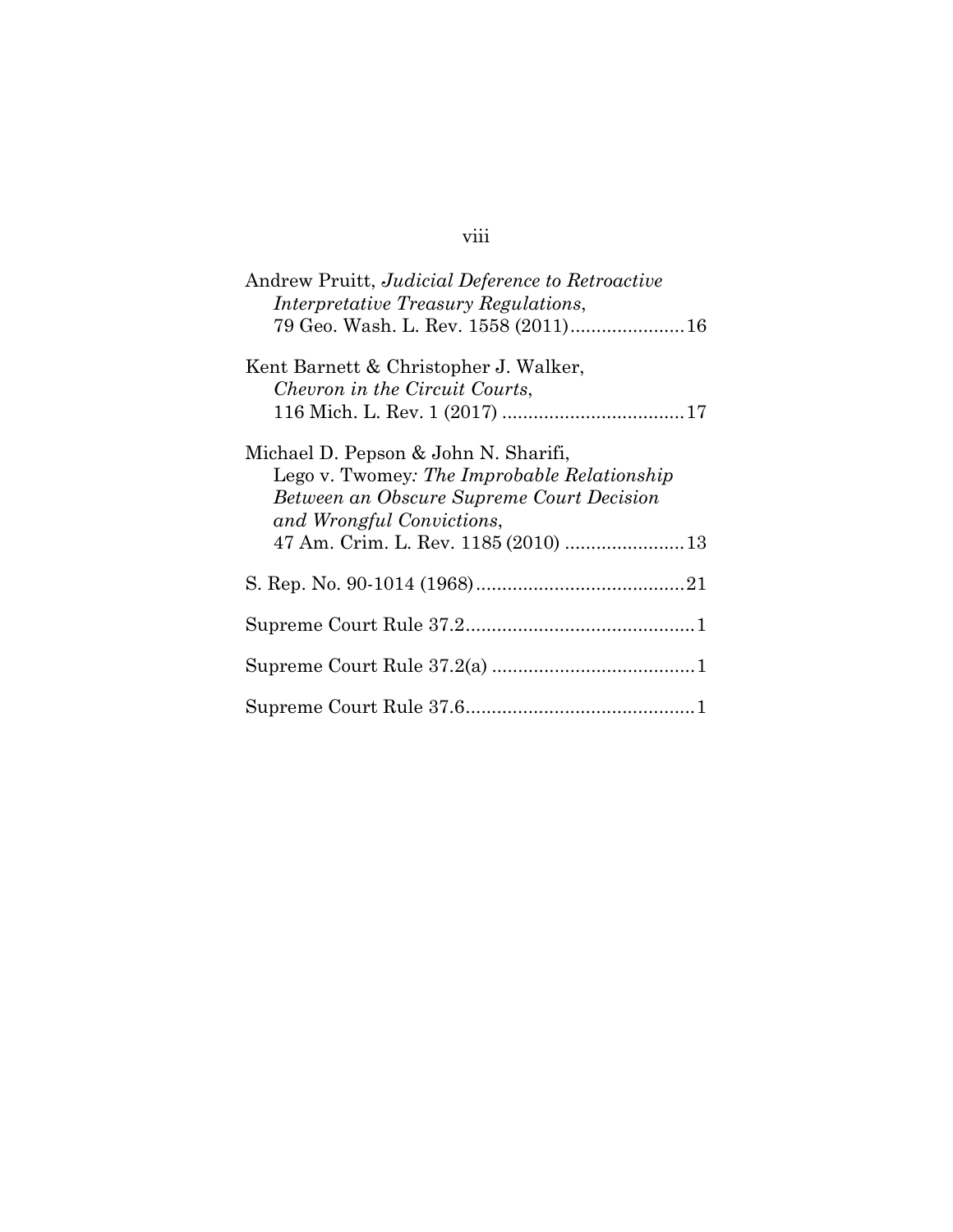### **BRIEF OF** *AMICI CURIAE*  **IN SUPPORT OF PETITIONERS**

Pursuant to Supreme Court Rule 37.2, Cause of Action Institute and Americans for Prosperity respectfully submit this *amici curiae* brief in support of Petitioners.1

#### **INTEREST OF** *AMICI CURIAE*

*Amicus curiae* Cause of Action Institute ("CoA") is a nonprofit, nonpartisan government oversight organization that uses investigative, legal, and communications tools to educate the public about how government accountability, transparency, the rule of law, and principled enforcement of the separation of powers protect liberty and economic opportunity. As part of this mission, CoA works to expose and prevent government and agency misuse of power by appearing as an *amicus curiae* before federal courts. *See, e.g.*, *McCutcheon v. Fed. Elections Comm'n*, 134 S. Ct. 1434, 1460 (2014).

*Amicus curiae* Americans for Prosperity ("AFP") is a 501(c)(4) social welfare organization that drives long-term solutions to the country's biggest problems. AFP and its activists engage friends and neighbors on key issues and encourage them to take an active role

<sup>1</sup> All parties have consented to the filing of this brief after receiving timely ten-day notice per Rule 37.2(a). Pursuant to Rule 37.6, *amici* state that no counsel for a party authored this brief in whole or in part and that no person other than *amici* or its counsel made any monetary contributions intended to fund the preparation or submission of this brief.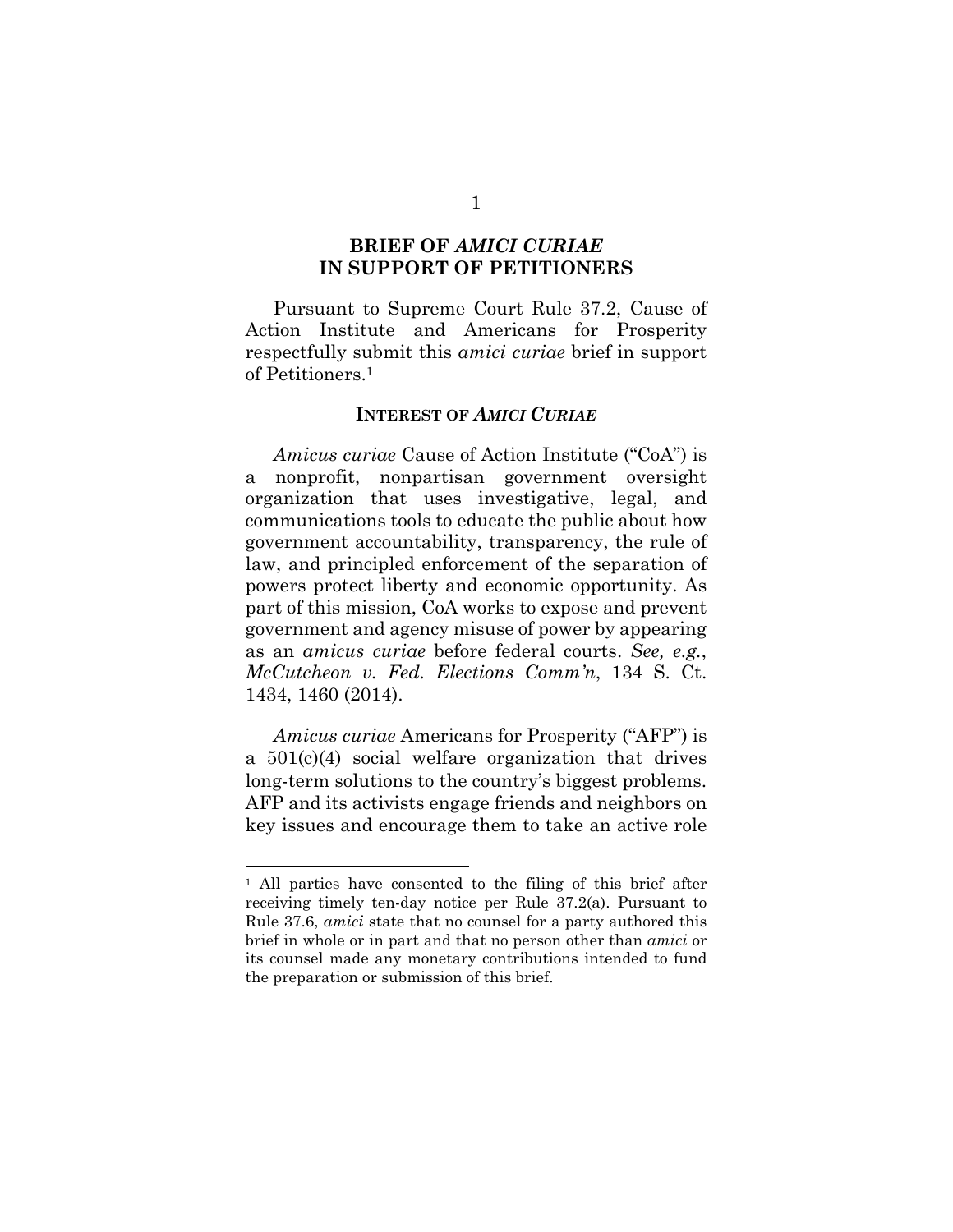in building a culture of mutual benefit where people succeed by helping one another.

#### **SUMMARY OF ARGUMENT**

As Benjamin Franklin famously wrote: "[I]n this world nothing can be said to be certain, except death and taxes."2 The Internal Revenue Service ("IRS"), as America's tax collector, holds great power over every American. For many Americans, the IRS is the only federal administrative agency they must interact with annually. Taxpayers assume that if a dispute with the IRS arises, a federal court has the authority to independently, and definitively, say what the law is, without placing a thumb on the scale in favor of the IRS. Taxpayers should be able to rely on binding federal judicial precedent interpreting tax law to guide their tax preparations. At the very least, it should be a safe bet to assume the IRS is not allowed to retroactively change judicial interpretations of tax law and then claim a taxpayer's filing—which met all legal requirements when it was made—suddenly didn't. Not so, as the Baldwins learned to their sorrow.

When the Baldwins mailed their tax return, it was timely under binding precedent and the common law. Months later, the IRS changed the rules to require something different, retroactively applying their regulation to deny the Baldwins their tax refund. It appears to have done this as a "test case," seeking not only to overrule, by regulatory fiat, well-established Ninth Circuit precedent holding that the centuries-old common-law "mailbox rule" applied, but also to establish new "precedent" that statutory "silence"

<sup>2</sup> Letter to Jean Baptiste LeRoy (Nov. 13, 1789).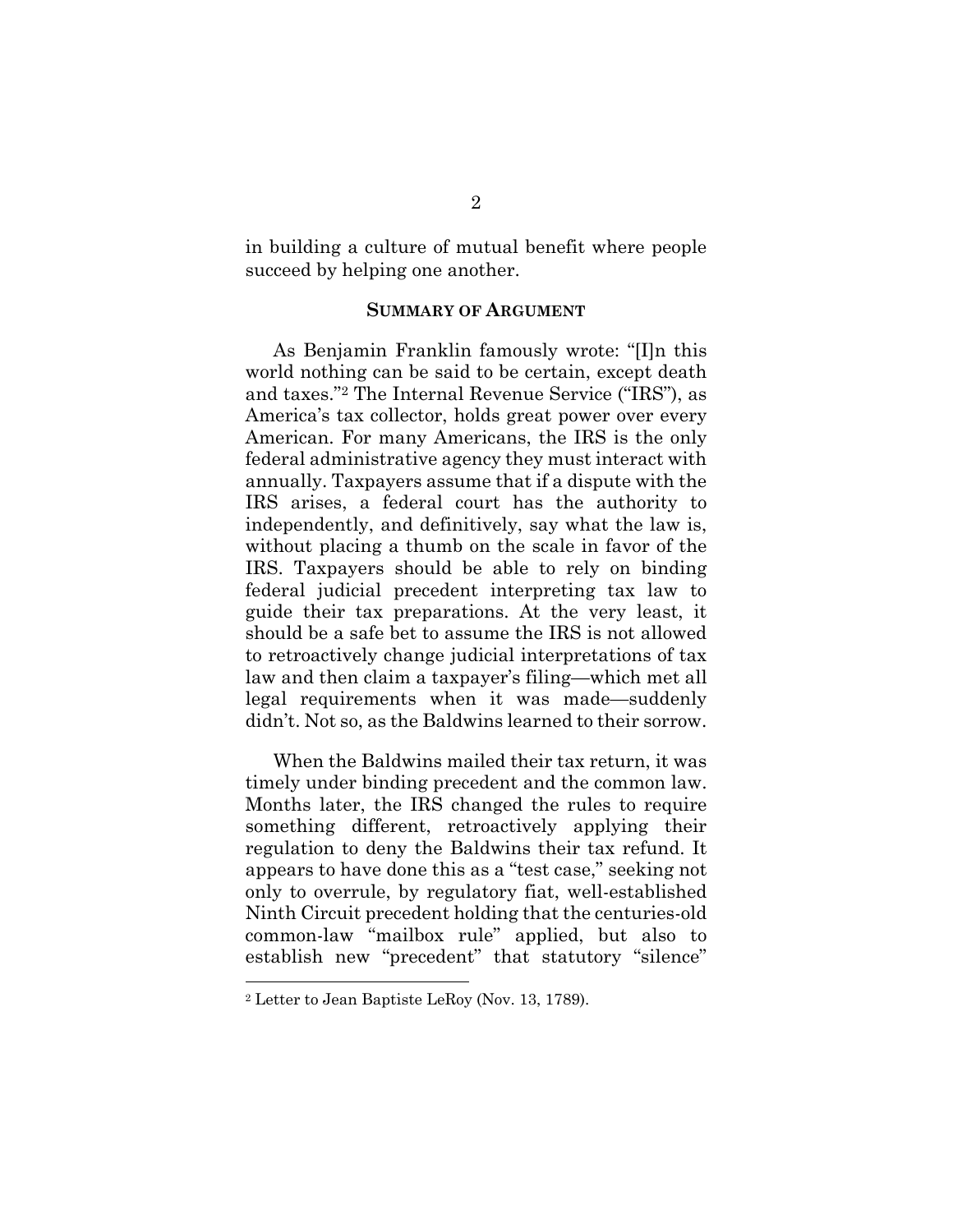grants the IRS *carte blanche* to retroactively rewrite the federal tax code. The practical implication of the IRS's power grab is that millions of taxpayers risk adverse consequences for relying on what they reasonably believe to be binding judicial precedent.

How did this happen? Under *National Cable & Telecommunications Ass'n v. Brand X Internet Services*, 545 U.S. 967 (2005) [hereinafter *Brand X*], and other related cases, "there are indeed some occasions when a federal bureaucracy can effectively overrule a judicial decision." *De Niz Robles v. Lynch*, 803 F.3d 1165, 1167 (10th Cir. 2015) (Gorsuch, J.). *Brand X* obligates courts to defer to "reasonable" agency interpretations of ambiguous statutes supposedly reflecting quasi-legislative agency policy choices, "even when doing so means . . . [courts] must overrule [their] . . . own preexisting and governing statutory interpretation" precedent. *Id.*

This strange new agency power is not limited to the IRS. The Board of Immigration Appeals ("BIA") frequently uses *Brand X* in the immigration context "to penalize persons in ways that can destroy their livelihoods and intrude on their liberty even when exercising only purely civil powers." *Gutierrez-Brizuela v. Lynch*, 834 F.3d 1142, 1156 (10th Cir. 2016) (Gorsuch, J., concurring). Likewise, the Department of Labor ("DOL") has deployed *Brand X* to overrule judicial precedent governing permissible tipping practices, affecting the day-to-day operations of countless restaurants. *See Or. Rest. & Lodging Ass'n v. Perez,* 843 F.3d 355 (9th Cir. 2016) (O'Scannlain, J., dissenting from denial of rehearing *en banc*). There are myriad other examples of federal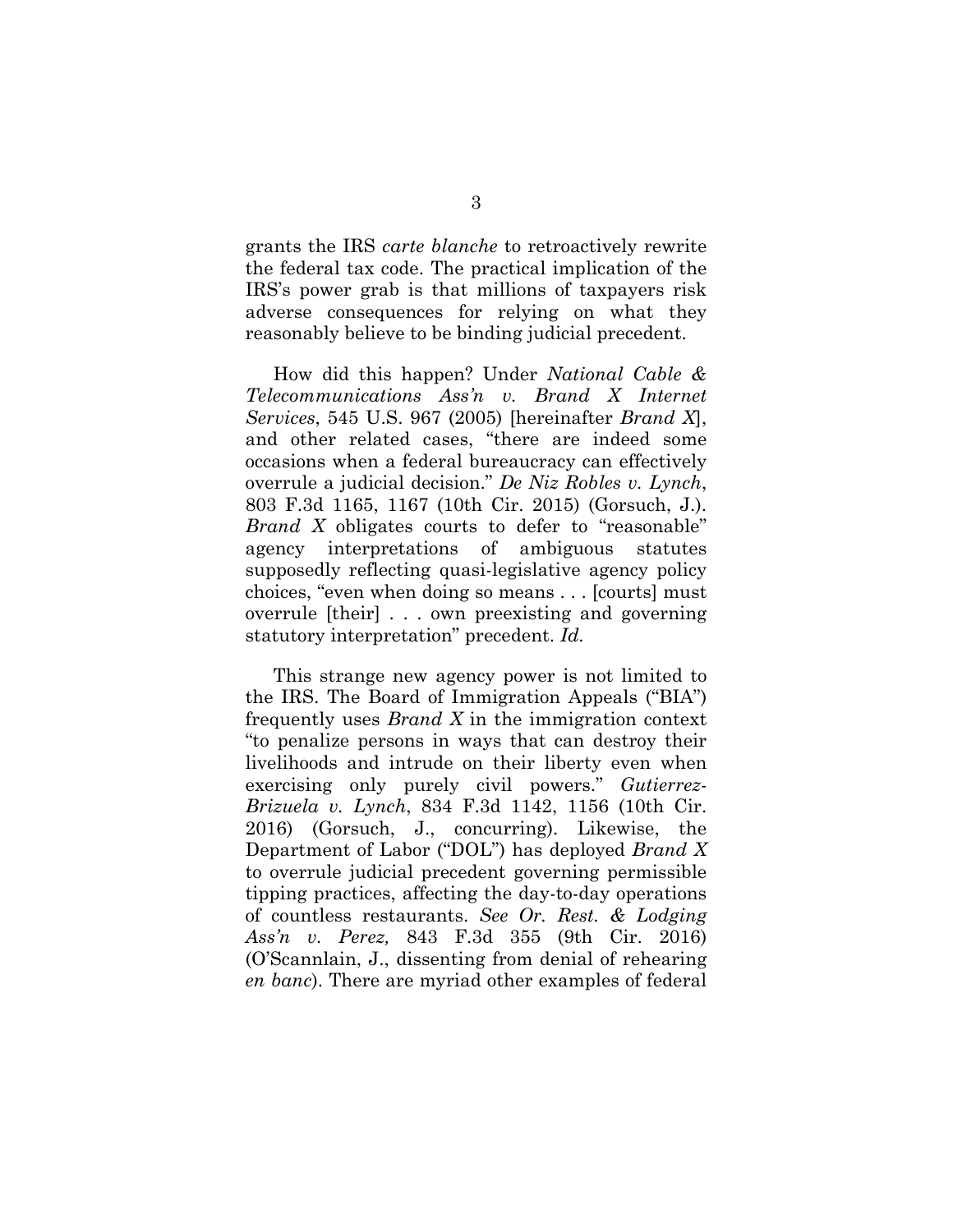agencies weaponizing *Brand X* to override federal court precedent.

That is unconstitutional. Under the separation of powers, Congress legislates, the Executive Branch enforces the law, and the Judiciary says, once and for all, "what the law is." *Marbury v. Madison*, 5 U.S. (1 Cranch) 137, 177 (1803). *Brand X* flips the separation of powers on its head, granting federal administrative agencies the power to overrule judicial precedent established by Article III courts, often retroactively, using supposedly delegated "legislative" powers.

This error of administrative law has profoundly negative real-world consequences. As Justice Scalia put it: "It is indeed a wonderful new world that the [*Brand X*] Court creates, one full of promise for administrative-law professors in need of tenure articles and, of course, for litigators." *Brand X*, 545 U.S. at 1019 (Scalia, J., dissenting). But the general public should be able to order their affairs around binding federal court precedent saying what the law is. *Brand X* allows agencies to change the rules in the middle of the game and, like other judicially created deference regimes, wrongly places a thumb on the scales of justice in favor of the government.

#### **ARGUMENT**

#### **I.** *BRAND X* **SHOULD BE REVERSED.**

### **A.** *Brand X* **Threatens the Separation of Powers.**

"There's an elephant in the room" and "the time has come to face the behemoth." *Gutierrez-Brizuela*,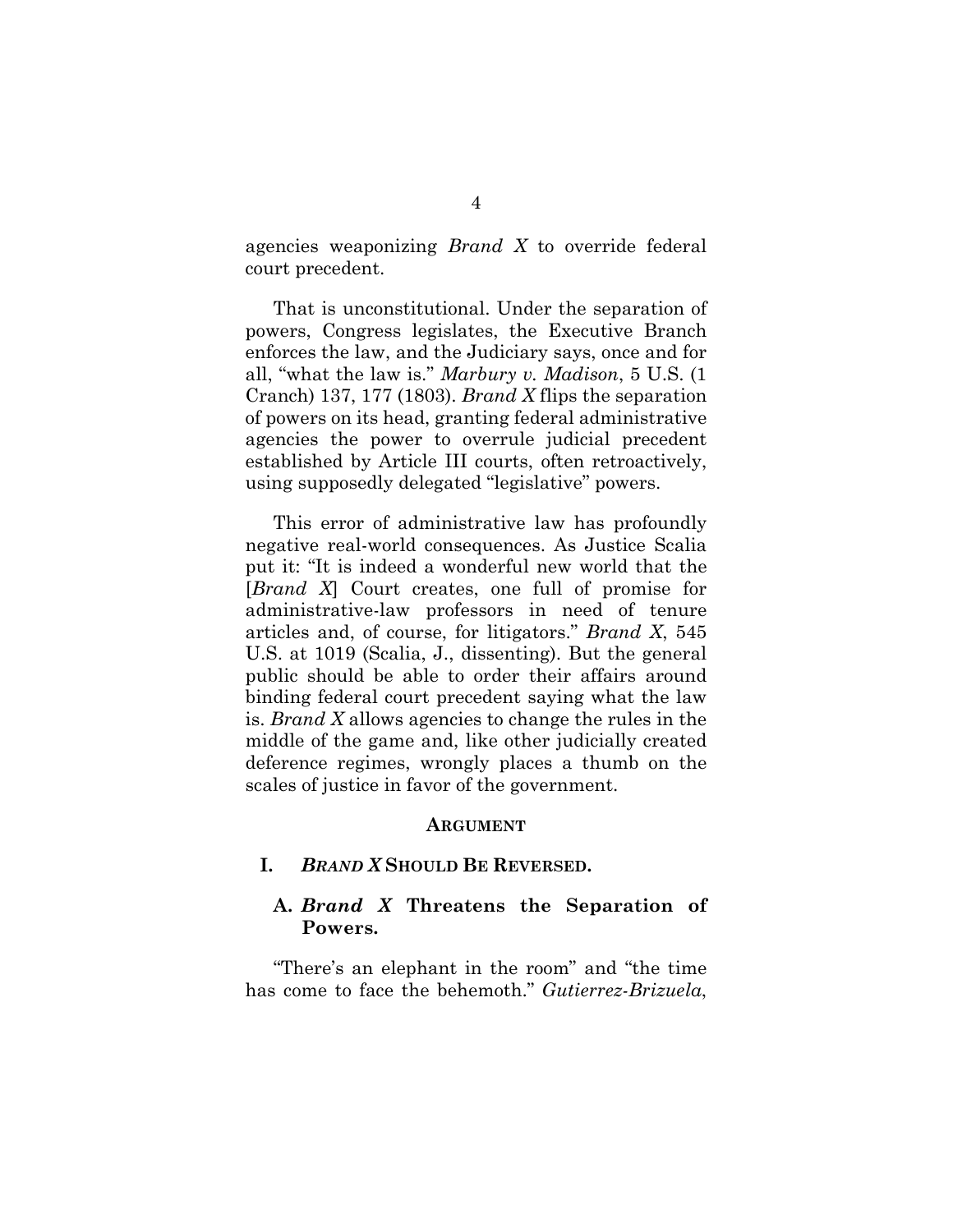834 F.3d at 1149 (Gorsuch, J., concurring). "[T]he fact is *Chevron* and *Brand X* permit executive bureaucracies to swallow huge amounts of core judicial and legislative power and concentrate federal power in a way that seems more than a little difficult to square with the Constitution of the framers' design." *Id.*; *see Acosta v. Hensel Phelps Constr. Co*., 909 F.3d 723, 743 (5th Cir. 2018) ("*Brand X* . . . requires this court . . . to determine whether the . . . [agency's] construction of . . . [its] authorizing statute must govern and, if that construction must govern, it requires the court to disregard our precedent to the extent it conflicts."); Abbe R. Gluck, *What 30 Years of Chevron Teach Us About the Rest of Statutory Interpretation*, 83 Fordham L. Rev. 607, 625 (2014) (describing *Brand X* as a "decision with enormous repercussions for the allocation of power between courts and agencies"). That is because the Framers did not intend to grant unelected, unaccountable federal bureaucrats these powers—quite the contrary. Instead, "the framers anticipated an Executive charged with enforcing the decisions of the other branches—not with exercising delegated legislative authority, let alone exercising that authority in a quasi-judicial tribunal empowered to overrule judicial decisions." *De Niz Robles*, 803 F.3d at 1171. For as James Madison famously wrote, "[t]he accumulation of all powers, legislative, executive, and judiciary, in the same hands . . . may justly be pronounced the very definition of tyranny." The Federalist No. 47.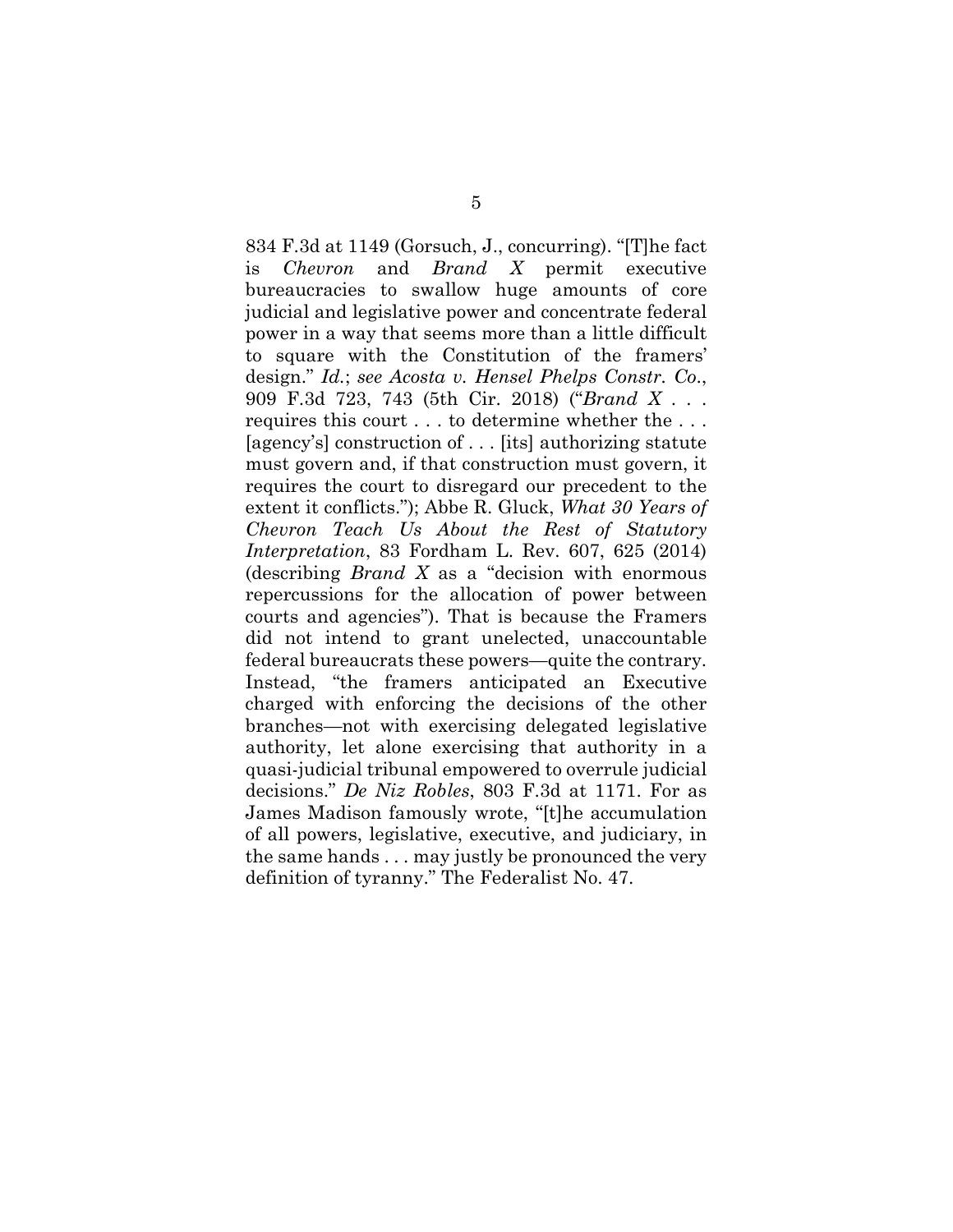### **1. The Constitutional System of Checks and Balances Is a Safeguard Against the Abuse of Executive Power.**

To guard against such "tyranny," the Framers created our system of checks and balances, dividing legislative, judicial, and executive power among three distinct branches of government, each of which performed different functions. And "[e]ach branch of government was meant to act as a check on the other so that power is not exercised without accountability." *Egan v. Del. River Port Auth.*, 851 F.3d 263, 278 (3d Cir. 2017) (Jordan, J., concurring). *But see City of Arlington v. Fed. Commc'ns Comm'n,* 569 U.S. 290, 315 (2013) (Roberts, C.J., dissenting) ("It would be a bit much to describe the result [of *Chevron*] as 'the very definition of tyranny,' but the danger posed by the growing power of the administrative state cannot be dismissed.").

The federal Constitution tasks Congress with enacting legislation, subject to bicameralism and presentment; Article I vests "[a]ll legislative Powers herein granted" in Congress, U.S. Const. art. I, §1, not the courts and not the Executive branch. *Gundy v. United States,* 139 S. Ct. 2116, 2123 (2019) (confirming "that assignment of power to Congress is a bar on its further delegation."); *Loving v. United States*, 517 U.S. 748, 758, (1996) ("[T]he lawmaking function belongs to Congress . . . and may not be conveyed to another branch or entity."). Article II tasks the Executive Branch with faithfully executing the law. U.S. Const. art. II, § 3. Article III "vests the judicial power exclusively in Article III courts, not administrative agencies." *Michigan v. Envtl. Prot. Agency*, 135 S. Ct. 2699, 2712 (2015) (Thomas, J.,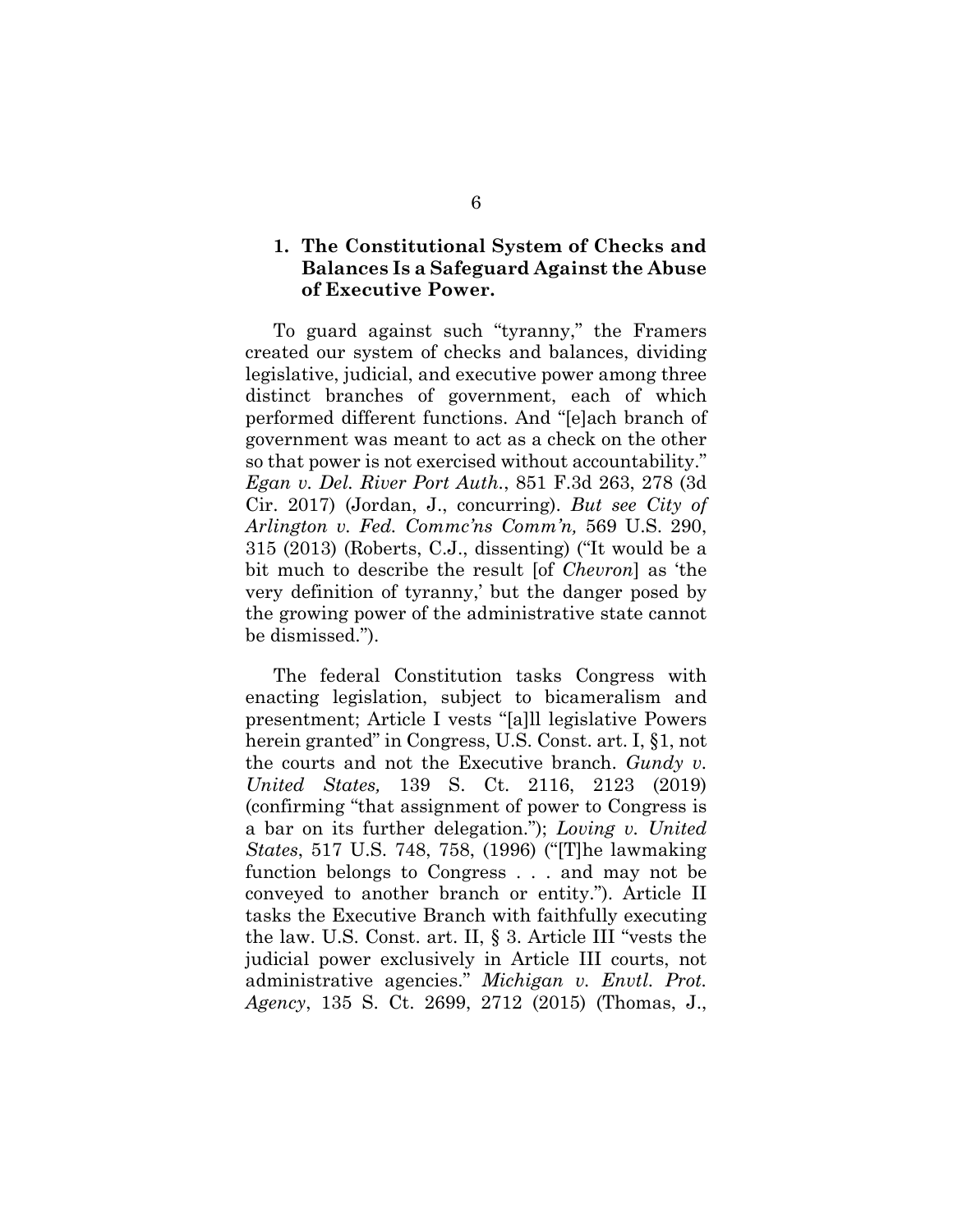concurring). Under Article III, "[i]t is emphatically the province and duty of the judicial department to say what the law is." *Marbury,* 5 U.S. (1 Cranch) at 177.

When federal courts are called upon to interpret federal statutes, they are tasked with using traditional tools of statutory construction to ascertain Congress's intent by examining statutory text, structure, and purpose. *See Chevron, U.S.A., Inc. v. Nat. Res. Def. Council, Inc*., 467 U.S. 837, 843 n.9 (1984). The "proper role of the judiciary in that process . . . [is] to apply, not amend, the work of the People's representatives." *Henson v. Santander Consumer USA Inc*., 137 S. Ct. 1718, 1726 (2017); *see Barnhart v. Sigmon Coal Co.*, 534 U.S. 438, 461–62 (2002) ("Our role is to interpret the language of the statute enacted by Congress.").

If Congress disagrees with Article III courts' statutory interpretations, "the Constitution prescribes the appropriate remedial process. It's called legislation." *Gutierrez-Brizuela*, 834 F.3d at 1151 (Gorsuch, J., concurring); *see Barnhart*, 534 U.S. at 462 ("These are battles that should be fought among the political branches and the industry.").

A perfect example of this proper remedial approach is *United States v. Home Concrete & Supply*, LLC, 566 U.S. 478 (2012). There, the IRS claimed to possess the power, under *Brand X*, to overrule this Court by issuing regulations. But, as the Chief Justice noted during oral argument, this Court has "never said an agency can change what we've said the law means." Oral Arg. Tr. at 55:8–9, *United States v. Home Concrete & Supply, LLC*, No. 11-139 (U.S. Jan. 17, 2012). The Court then rejected the IRS's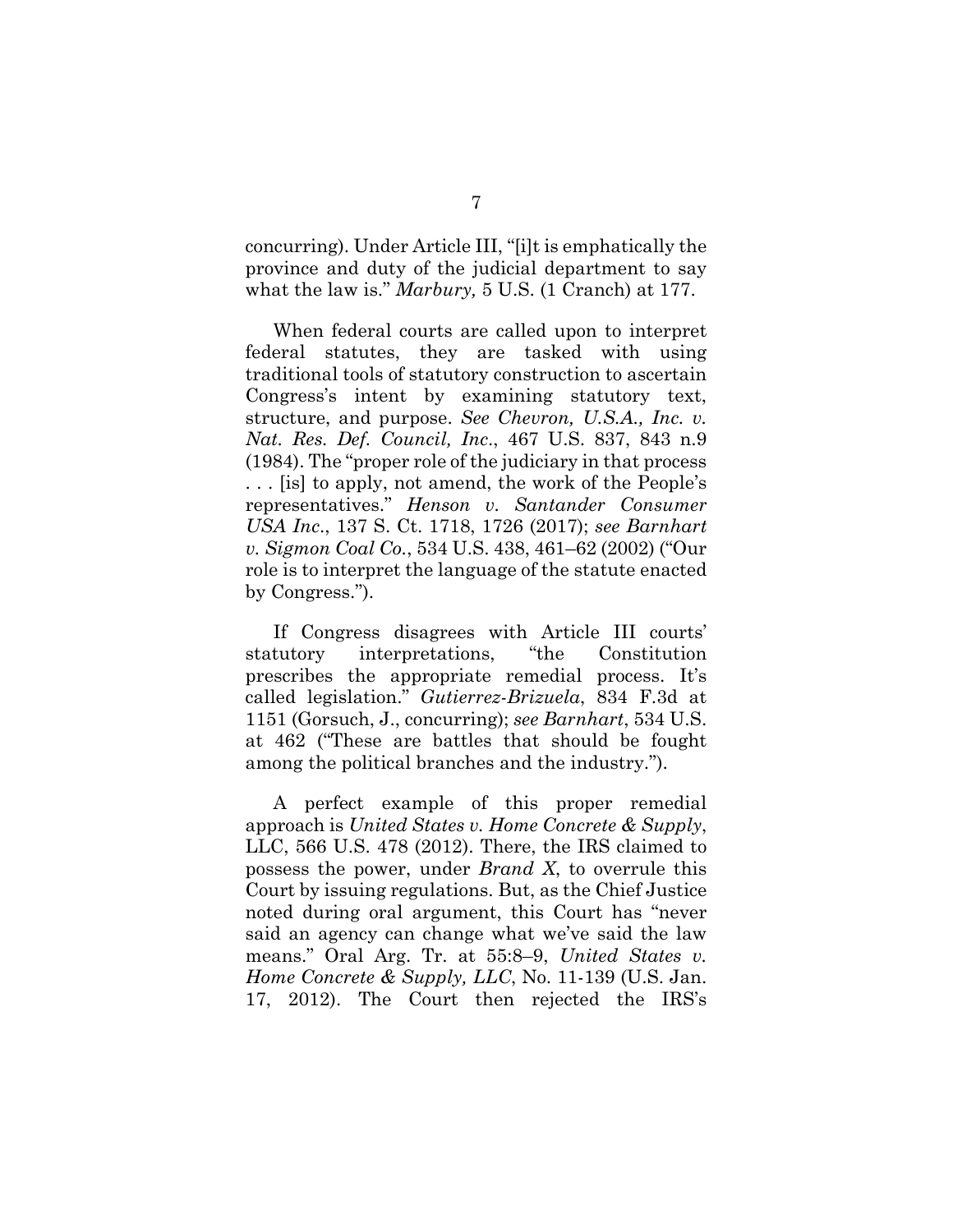overreach. *Home Concrete*, 566 U.S. at 485–87. Justice Scalia rightly noted that "[r]ather than making our judicial-review jurisprudence curiouser and curiouser, the Court should abandon the opinion that produces these contortions, *Brand X*." *Id.* at 496 (Scalia, J., concurring in part and concurring in the judgment).

In response, the sky did not fall. Congress simply exercised its Article I legislative power and changed the law via legislation. *See* Surface Transportation and Veterans Health Care Choice Improvement Act of 2015, Pub. L. 114-41, § 2005, 129 Stat. 443, 456 (2015) (amending Section 6501(e)(1)(B) after *Home Concrete*'s interpretation of I.R.C. § 6501(e)(1)(A)); *see also* Civil Rights Restoration Act of 1987, Pub. L. 100- 259, 102 Stat. 28 (1988) (reacting to *Grove City College v. Bell*, 465 U.S. 555 (1984)).

Congressional legislation responding to judicial precedent interpreting statutes reflects healthy operation of the separation of powers. The ongoing dialogue between Congress (which writes the laws) and the courts (which interpret them) is a central feature of our system of checks and balances. As then-Judge Gorsuch explained:

> [T]he legislative process can be an arduous one. But that's no bug in the constitutional design: it is the very point of the design. *The framers sought to ensure that the people may rely on judicial precedent about the meaning of existing law until and unless that precedent is overruled or the purposefully*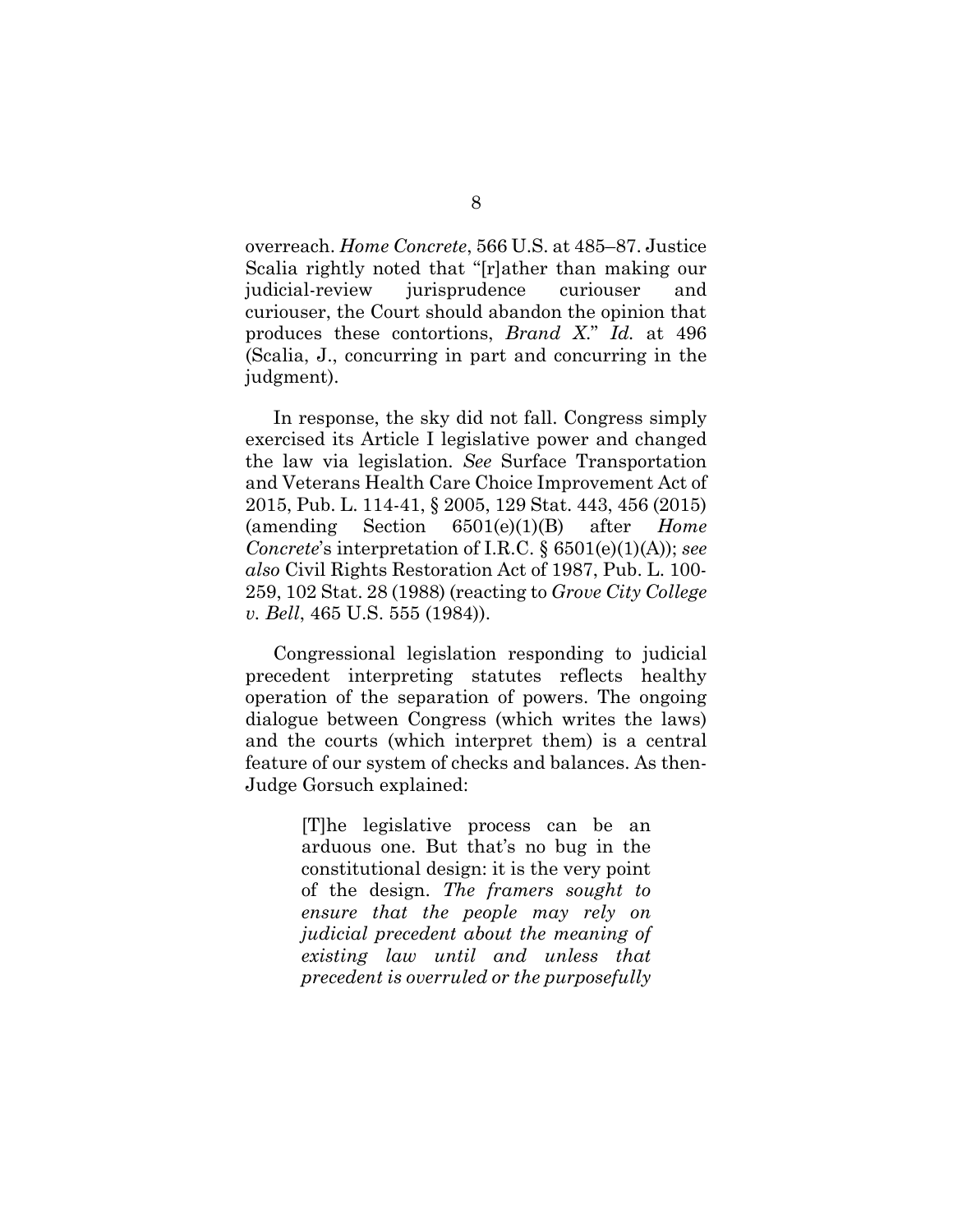#### *painful process of bicameralism and presentment can be cleared*.

*Gutierrez-Brizuela*, 834 F.3d at 1151 (Gorsuch, J., concurring) (emphasis added).

Executive branch attempts to override judicial precedent, however, should be a different matter: the text of Article I's vesting clause "permits no delegation of [legislative] powers." *Whitman v. Am. Trucking Ass'ns*, 531 U.S. 457, 472 (2001); *see Chi. & S. Air Lines, Inc. v. Waterman S.S. Corp*., 333 U.S. 103, 113 (1948) ("Judgments, within the powers vested in courts by the Judiciary Article of the Constitution, may not lawfully be revised, overturned or refused faith and credit by another Department of Government."). It is one thing for Congress constitutionally tasked with legislating—to respond to a court decision interpreting a statute by amending the statute. "If Congress enacted into law something different from what it intended, then it should amend the statute . . . . This allows both of our branches to adhere to our respected, and respective, constitutional roles." *Lamie v. U.S. Tr.,* 540 U.S. 526, 542 (2004). Congress' ability to supersede federal court statutory interpretation decisions, subject to constitutional constraints, is not only permissible but indeed the constitutionally designed method of doing so. Allowing administrative agencies, like the IRS, to override Article III court decisions is another matter.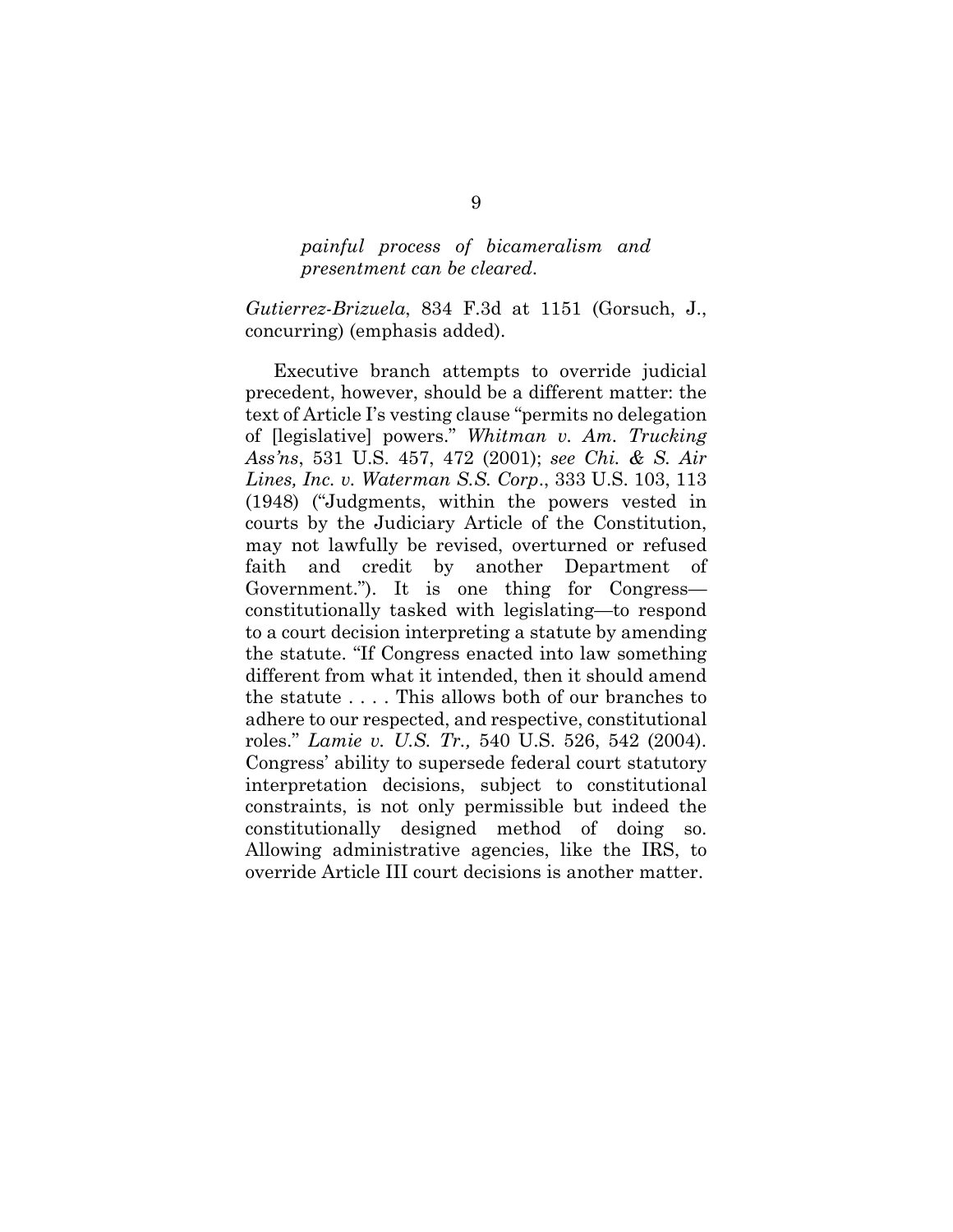### **2. Judicially Created Deference Doctrines Fundamentally Alter the Balance of Power Among the Branches of Government and Between the Government and the Citizen.**

Judicially developed doctrines of administrative law have fundamentally altered the constitutionally required balance of powers among the branches of government. Sundry deference doctrines, including *Brand X* (operating in tandem with *Chevron* step two), transfer judicial and legislative powers to unelected, unaccountable federal bureaucrats.3 This is a problem because "[l]iberty requires accountability. When citizens cannot readily identify the source of legislation or regulation that affects their lives, Government officials can wield power without owning

<sup>3</sup> One district court summarized these deference regimes this way:

Over time, courts have come to trust the administrative branch more and more. Rather than 'trust,' of course, we call it 'deference.' When agencies interpret an ambiguous statute, courts generally must defer [under *Chevron*]. When agencies interpret their own regulations, courts almost always must defer [under *Auer*]. Agencies now can determine their own jurisdiction, *i.e.*, whether they even have the authority to interpret a statute in the first place [under *City of Arlington*]. And an agency's reading of a statute can now overturn a *court's* interpretation of that statute [under *Brand X*]. For good reason, jurists have begun to ask whether this state of affairs violates the separation of powers.

*Hicks v. Colvin*, No. 16-154, 2016 WL 7436050, at \*4 (E.D. Ky. Dec. 21, 2016) (internal citations omitted).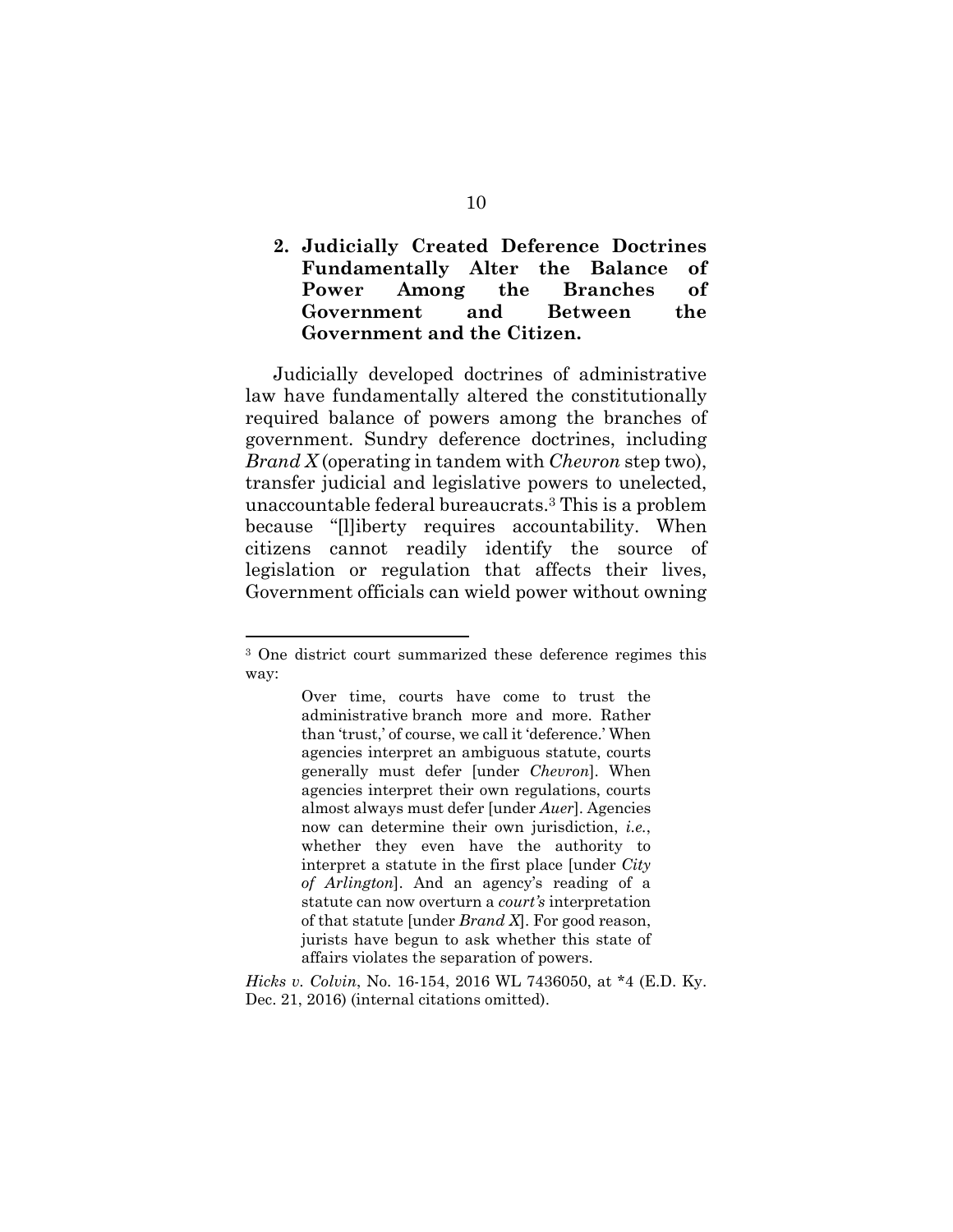up to the consequences." *Dep't of Transp. v. Ass'n of Am. R.Rs*., 135 S. Ct. 1225, 1234 (2015) (Alito, J., concurring). As a leading scholar of statutory interpretation put it: "*Brand X* is arguably the capstone of the Court's *Chevron* evolution: it works a wholesale transfer of statutory interpretation authority from federal courts to agencies. Not since the famous *Erie Railroad Co. v. Tompkins* case have we seen the Court giving away so much of its power to a different institutional legal actor." Gluck, 83 Fordham L. Rev. at 625. "Many court watchers read *Brand X* in shock. Would the United States Supreme Court really allow a federal agency to overrule one of its own opinions?" *Id.* at 627.

This state of affairs creates a serious fox-in-thehenhouse problem. *Compare City of Arlington,* 569 U.S. at 307 ("The fox-in-the-henhouse syndrome is to be avoided . . . by taking seriously, and applying rigorously, in all cases, statutory limits on agencies' authority."), *with* Brett M. Kavanaugh, *Fixing Statutory Interpretation*, 129 Harv. L. Rev. 2118, 2151 (2016) ("We must recognize how much *Chevron* invites an extremely aggressive executive branch philosophy of pushing the legal envelope[.]"). And as with *Chevron*, agencies have weaponized and exploited their new legislative and judicial powers granted by *Brand X* to "go to war" with the courts.<sup>4</sup> "In the wake of *Brand X*, some agencies have settled into an offensive posture, determined to override adverse court opinions and vindicate their readings of statutes. The Board of Immigration Appeals

<sup>4</sup> *See, e.g.*, *Grace v. Whitaker*, 344 F. Supp. 3d 96, 137 (D.D.C. 2018), *appeal docketed sub nom. Grace v. Barr*, No. 19-5013 (D.C. Cir. Jan. 30, 2019).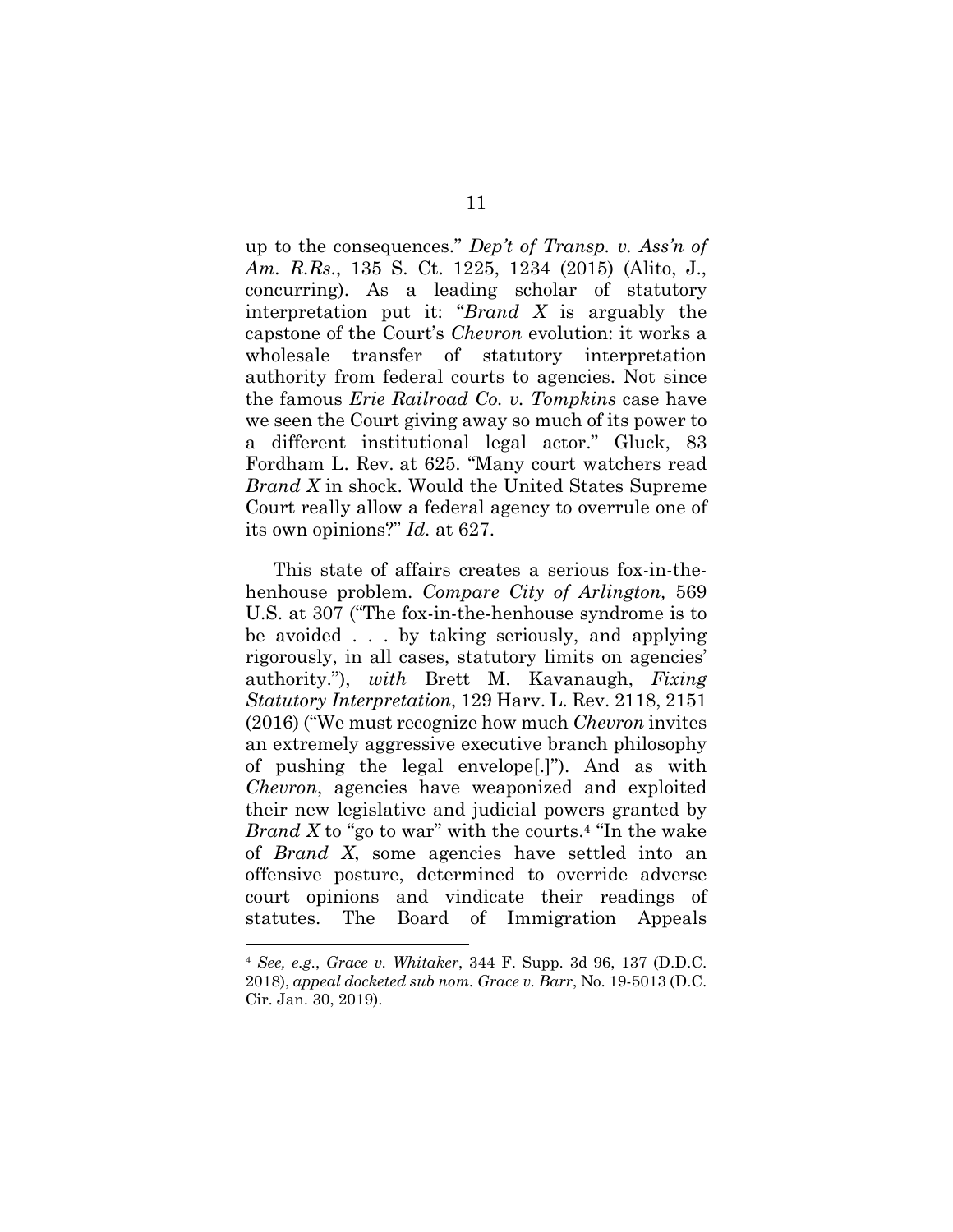(determined to deport) and the Internal Revenue Service (determined to collect) have gone to war against the Ninth Circuit[.]" James Dawson, Note, *Retroactivity Analysis After Brand X*, 31 Yale J. on Reg. 219, 222 (2014).5

*Brand X* "wrests from Courts the ultimate interpretative authority to 'say what the law is,' . . . and hands it over to the Executive." *Michigan*, 135 S. Ct. at 2712 (Thomas, J., concurring) (quoting *Marbury*, 5 U.S. (1 Cranch) at 177); *see Brand X*, 545 U.S. at 1016 (Scalia, J., dissenting) (describing *Brand X* as "inventing yet another breathtaking novelty: judicial decisions subject to reversal by executive officers."). "[I]f an agency can not only control the court's initial decision but also revoke that decision at any time, how can anyone honestly say the court, rather than the agency, ever really determines what the regulation means?" *Kisor v. Wilkie,* 139 S. Ct. 2400, 2433 (2019) (Gorsuch, J., concurring in the judgment) (cleaned up). "[A]n agency decision under *Chevron* step two and *Brand X* . . . [is] a form of administrative activity about as legislative as they come." *De Niz Robles*, 803 F.3d at 1174.

Under these circumstances, the *executive* agency, in essence, steps into Congress's constitutionally prescribed shoes to use delegated *legislative* power to overrule a *judicial* decision. This is inappropriate

<sup>5</sup> Scholarship suggests that agencies interpret statutes using a different, more outcome-oriented approach than federal courts. *See* Gluck, 83 Fordham L. Rev. at 631 ("Numerous scholars have documented how agency statutory interpretation is far more purposive, expert, aggressive, and political than judicial interpretation.").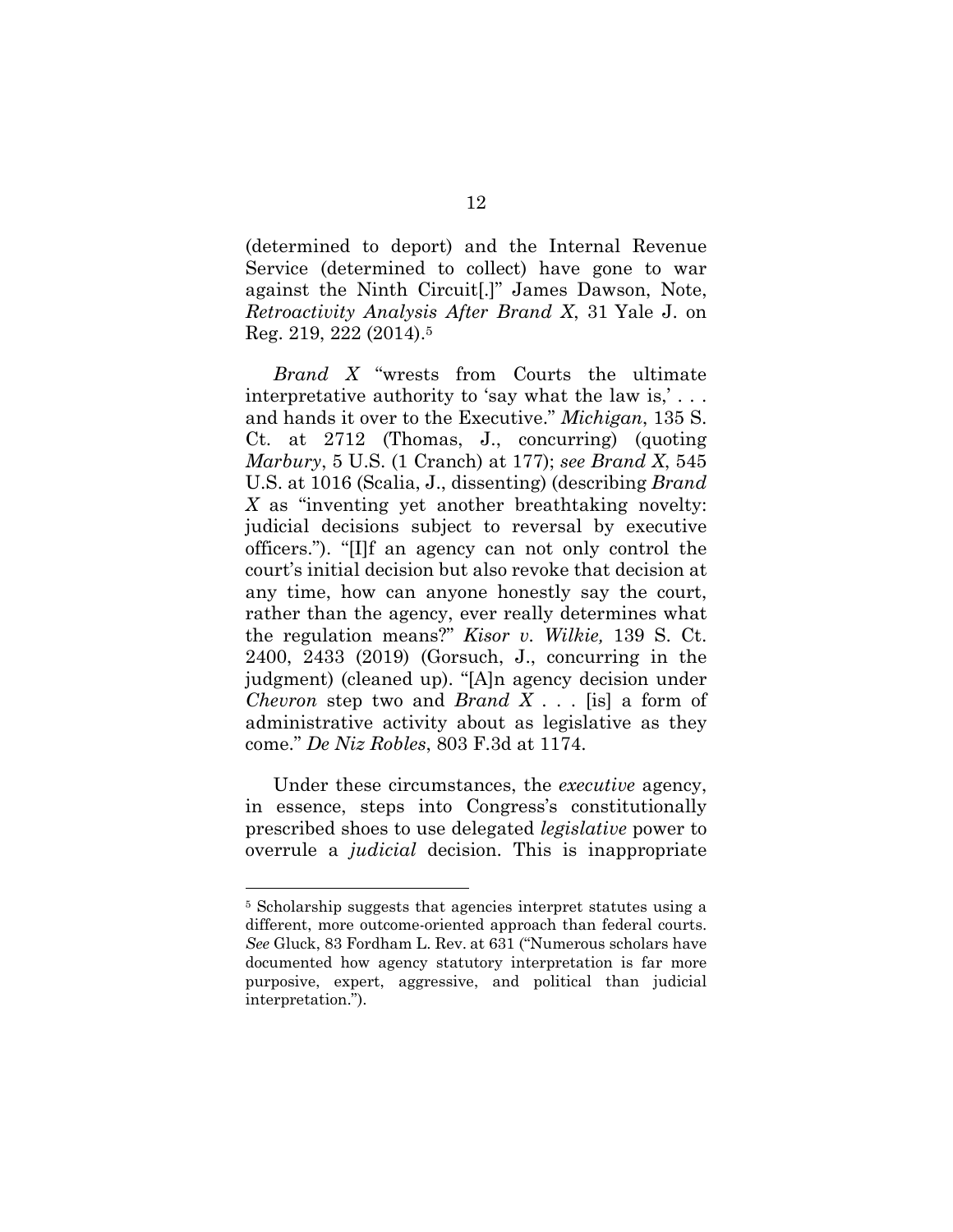because in "our constitutional history, . . . judicial declarations of what the law is haven't often been thought subject to revision by the executive, let alone by an executive endowed with delegated legislative authority." *Gutierrez-Brizuela,* 834 F.3d at 1143. *Brand X* thus allows the executive to make itself the legislature and the judiciary, which is flatly unconstitutional.

*Brand X*'s constitutionally dangerous rationale should be reversed.6 *See Payne v. Tennessee*, 501 U.S. 808, 827–28 (1991). As Petitioners explain, *see* Pet. at 13–25, any presumption in favor of *stare decisis*  cannot stand up to a blatantly unconstitutional doctrine.7

#### **B.** *Brand X* **Undermines Liberty.**

By ceding to federal agencies not only "delegated" legislative power but also authority to overrule binding judicial precedent, *Brand X* amplifies *Chevron*'s threat to the separation of powers that safeguards individual liberty. "To the Framers, the separation of powers and checks and balances were more than just theories. They were practical and real protections for individual liberty in the new Constitution." *Perez v. Mortg. Bankers Ass'n*, 135 S. Ct. 1199, 1216 (2015) (Thomas, J., concurring in the

<sup>6</sup> The *Brand X* court reached the correct result in that particular case but for the wrong reasons.

<sup>7</sup> *See generally* Michael D. Pepson & John N. Sharifi, Lego v. Twomey*: The Improbable Relationship Between an Obscure Supreme Court Decision and Wrongful Convictions*, 47 Am. Crim. L. Rev. 1185, 1245–49 (2010) (discussing *stare decisis* factors).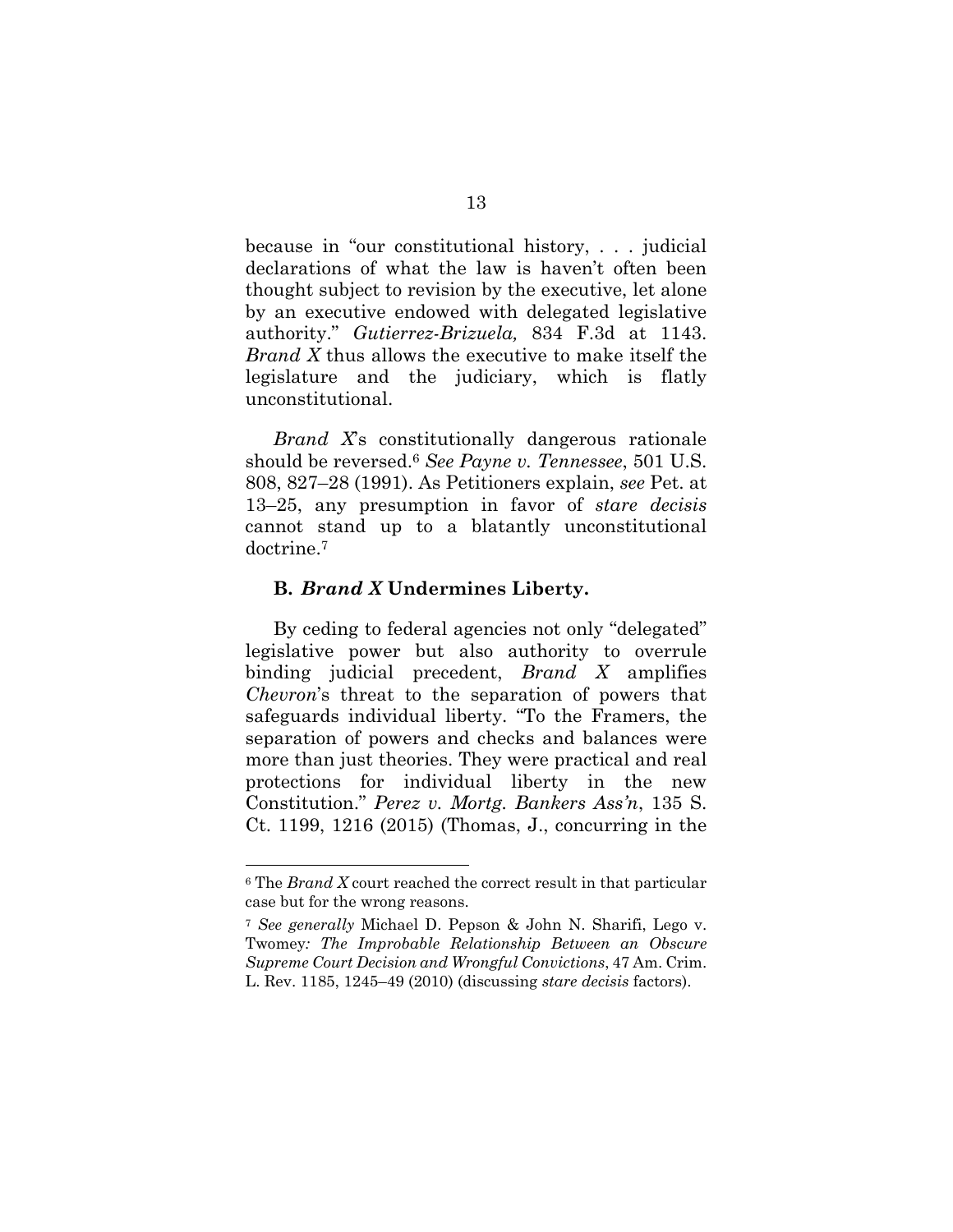judgment). "[T]he founders considered the separation of powers a vital guard against governmental encroachment on the people's liberties[.]" *Gutierrez-Brizuela*, 834 F.3d at 1149 (Gorsuch, J., concurring). Those liberties are "best secured by dividing governmental power into distinct, structurally separate components." *Egan,* 851 F.3d at 278 (Jordan, J., concurring). As Justice Frankfurter wrote, "[t]he accretion of dangerous power does not come in a day. It does come, however slowly, from the generative force of unchecked disregard of the restrictions" imposed by the Constitution. *Youngstown Sheet & Tube Co. v. Sawyer*, 343 U.S. 579, 594 (1952) (Frankfurter, J., concurring). So too here.

#### **C.** *Brand* **X Undermines Due Process.**

*Brand X*'s application is not limited to agency regulations, which are generally supposed to operate prospectively. Because *Brand X*'s domain is coextensive with that of *Chevron*, its reach extends to administrative adjudications. In both contexts it undermines due process values, unfairly prejudicing private litigants.

### **1.** *Brand X* **Exacerbates** *Chevron***'s Fair-Notice Problems.**

"A fundamental principle in our legal system is that laws which regulate persons or entities must give fair notice of conduct that is forbidden or required." *Fed. Commc'ns Comm'n v. Fox TV Stations, Inc.,* 567 U.S. 239, 253 (2012). And "[r]etroactivity is not favored in the law." *Bowen v. Georgetown Univ. Hosp.,*  488 U.S. 204, 208 (1988). Deference doctrines like *Chevron* and *Brand X* undermine this fundamental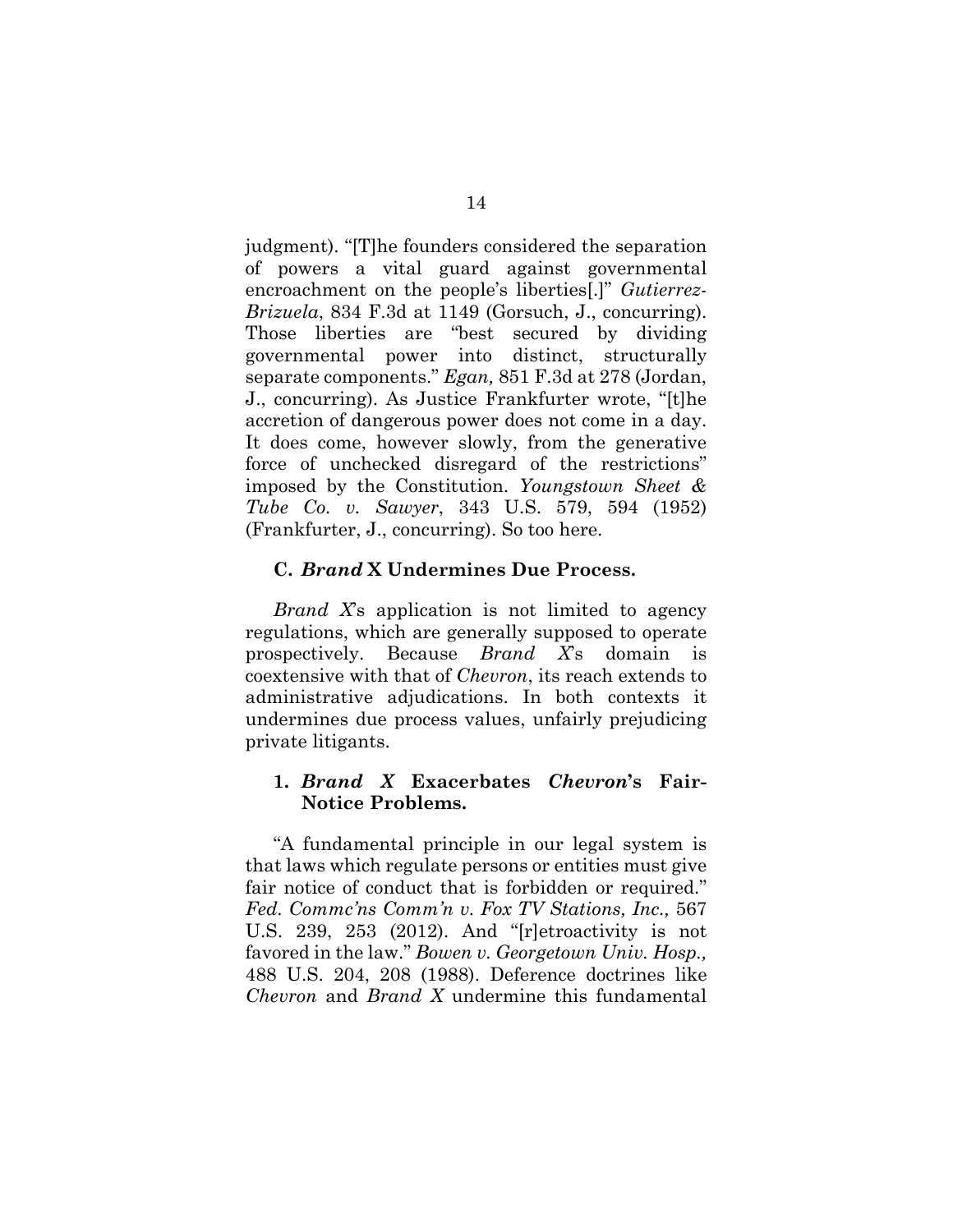principle. *See Gutierrez-Brizuela,* 834 F.3d at 1152 (Gorsuch, J., concurring) (explaining why). "The retroactivity of *Chevron* deference adds another paradox. An agency's authoritative interpretation of a statute attracts deference even in cases about transactions that occurred before the issuance of the interpretation. But how would this rule work in a criminal setting given the Ex Post Facto Clause?" *Carter v. Welles-Bowen Realty, Inc*., 736 F.3d 722, 733 (6th Cir. 2013) (Sutton, J., concurring).

*Brand X* goes further, creating serious due process fair-notice problems by authorizing federal agencies to retroactively overrule federal court decisions, which, under *Brand X*, can no longer be relied on as definitively saying what the law is. *See, e.g., Betansos v. Barr*, 928 F.3d 1133, 1144 (9th Cir. 2019) (retroactively applying agency decision overruling controlling on-point circuit authority). "To suggest that even when you find a controlling judicial decision on point you can't rely on it because an agency . . . could someday act to revise it would be to create a trap for the unwary and paradoxically encourage those who bother to consult the law to disregard what they find." *De Niz Robles*, 803 F.3d at 1178–79.

Scholarship suggests that *Brand X* has harmed ordinary people, who reasonably (albeit mistakenly) thought they could rely on judicial precedent to know what the law is. *See generally* Dawson, 31 Yale J. on Reg. at 221–23 (discussing how aggressive use of *Brand X* by the IRS, BIA, and EEOC concretely harms thousands of people). For example, because of *Brand X*, "[t]housands of taxpayers have relied on federal courts' interpretations of the Internal Revenue Code, only to find several months later that the IRS has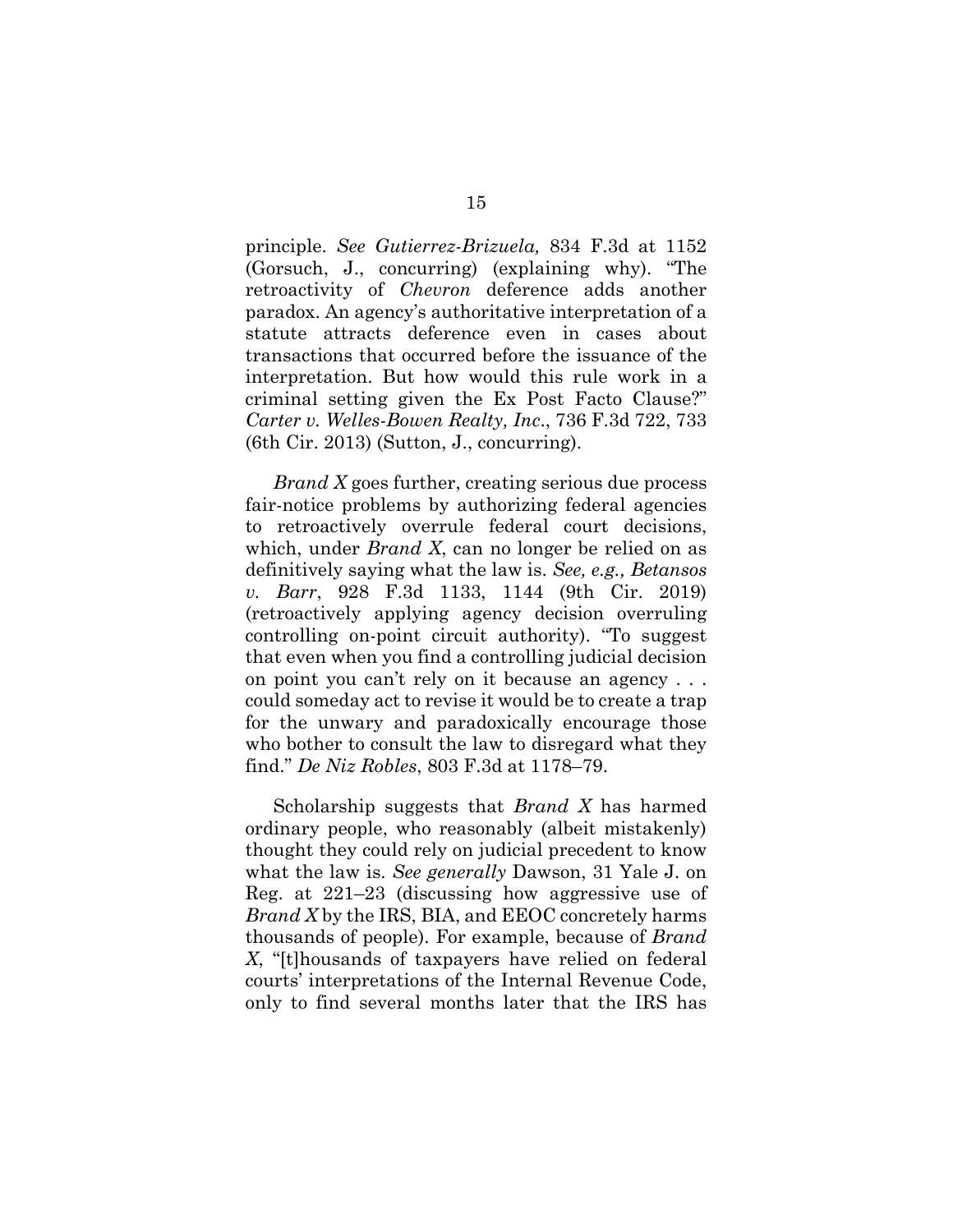overridden that interpretation and now seeks to apply tax obligations retroactively." *Id.* at 222; *see* Andrew Pruitt, *Judicial Deference to Retroactive Interpretative Treasury Regulations*, 79 Geo. Wash. L. Rev. 1558, 1591, 1169–70 (2011) (discussing the IRS's tactical abuse of *Chevron* and *Brand X*).

That is exactly what happened here to the Baldwins and it is fundamentally unfair. Agencies like the IRS should not be able to use *Brand X* to undermine the core due process values of fair notice and justifiable reliance.

#### **2. Deference Doctrines Rig the Game.**

"Umpires in games at Wrigley Field do not defer to the Cubs manager's in-game interpretation of Wrigley's ground rules." *Kisor*, 139 S. Ct. at 2425 (Gorsuch, J., concurring in the judgment). Yet that is exactly what *Brand X* requires Article III courts to do: not only is the manager allowed to change the rules in the middle of the game and also call his own pitcher's balls and strikes, but he is free to reverse the umpire's prior calls. "We would never allow a private litigant . . . to authoritatively reinterpret the rules applicable to a dispute, yet we routinely allow the nation's most prolific and powerful litigant, the government, to do exactly that. Agencies can make the ground rules and change them in the middle of the game." *Egan*, 851 F.3d at 281 (Jordan, J., concurring).

"[J]udges owe the people who come before them nothing less than a fair contest, where every party has an equal chance to persuade the court of its interpretation of the law's demands." *Kisor*, 139 S. Ct. at 2425 (Gorsuch, J., concurring in the judgment). "A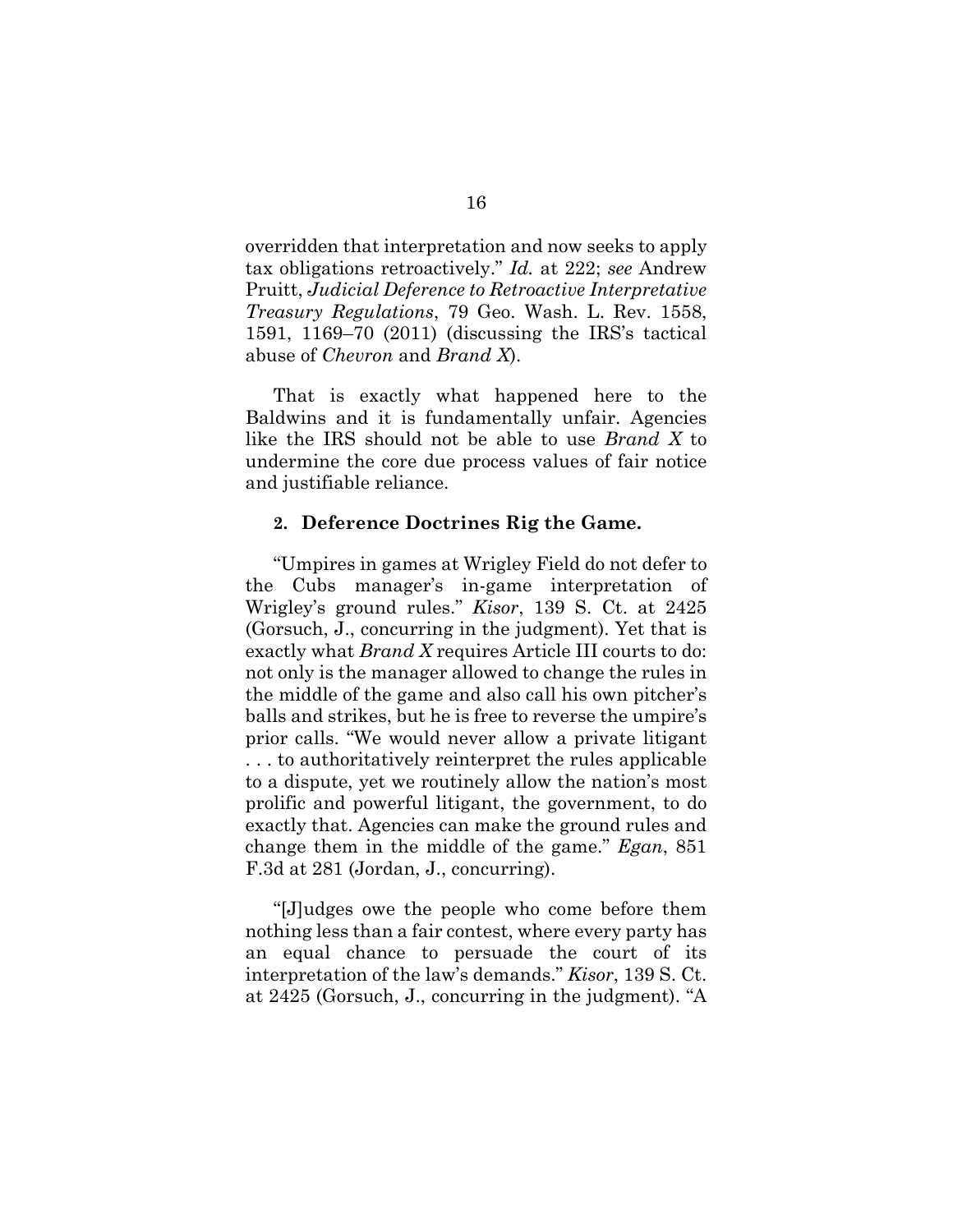fair trial in a fair tribunal is a basic requirement of due process." *In re Murchison*, 349 U.S. 133, 136 (1955). Yet, deference doctrines, like *Chevron* and *Brand X*, unfairly put a thumb on the scale in favor of the agency, rigging the game against the American People, in favor of the most powerful litigant: the Government. Recent empirical research has found that circuit courts of appeals engaging in *Chevron* analyses were 70% likely to conclude that a statute was ambiguous at step one. Kent Barnett & Christopher J. Walker, *Chevron in the Circuit Courts*, 116 Mich. L. Rev. 1, 33–34 (2017). And when circuit courts reached step two, agency win rates were over 93%. *Id.* 

Such systemic bias in favor of the government violates due process and should not be allowed to continue. "As Professor Phillip Hamburger observed, 'when judges defer to the executive's view of the law, they display systematic bias toward one of the parties.' . . . *Chevron* deference[] 'is an institutionally declared and thus systematic precommitment in favor of the government.' This systematic favor deprives the non-governmental party of an independent and impartial tribunal." *Tetra Tech EC, Inc. v. Wis. Dep't of Revenue,* 914 N.W.2d 21, 49–50 (Wisc. 2018) (quoting Philip Hamburger, *Chevron Bias*, 84 Geo. Wash. L. Rev. 1187, 1212 (2016)).

"Another problem with judicial deference is that when judges defer to the government as party and interpreter, [they] may be violating [their] judicial canons." *United States v. Havis*, 907 F.3d 439, 451 n.1 (6th Cir. 2018) (Thapar, J., concurring), *vacated*, 921 F.3d 628 (6th Cir. 2019). As Judge Thapar observed: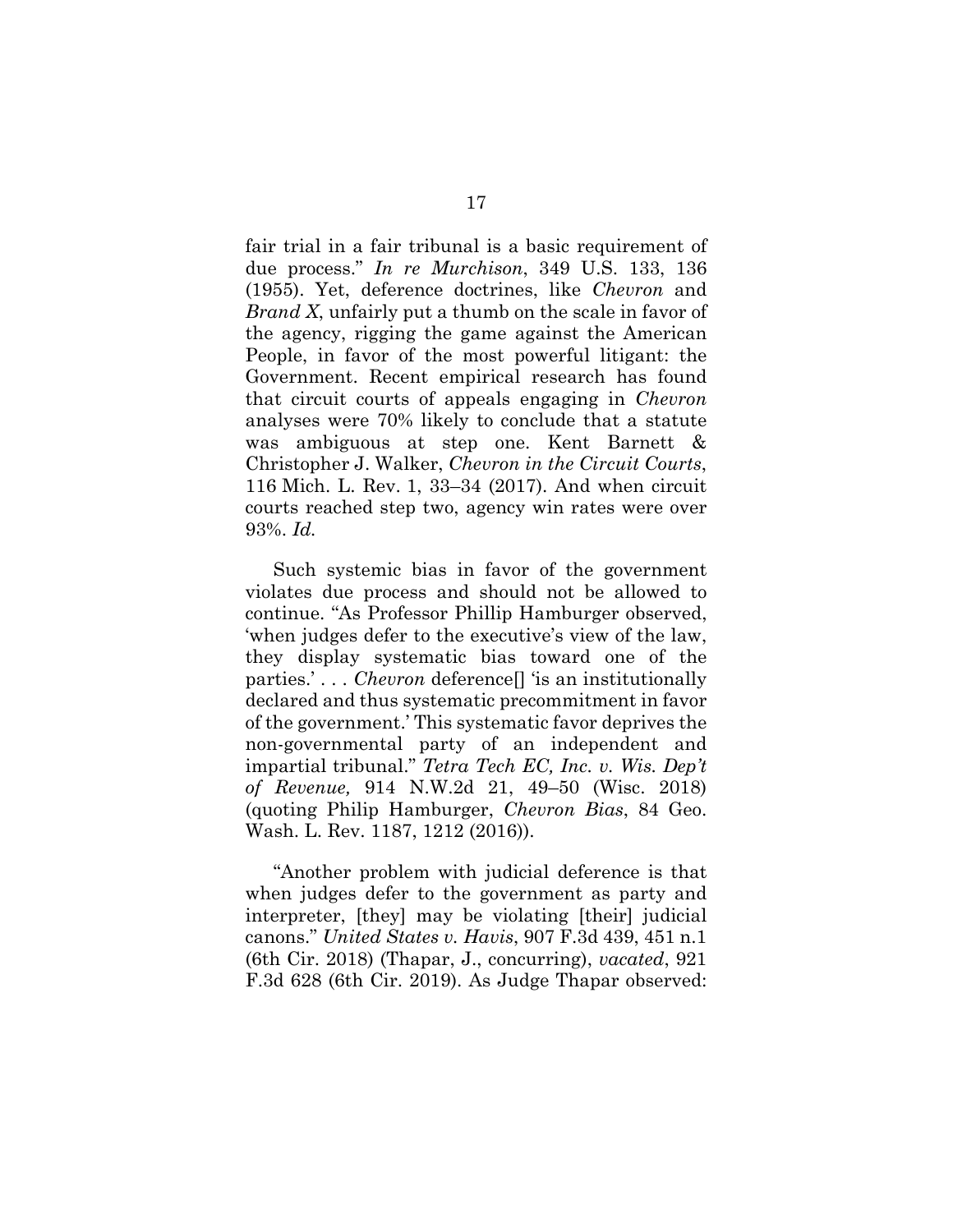"How is it fair in a court of justice for judges to defer to one of the litigants?" *Id.* at 451. It isn't.

**II. THE NINTH CIRCUIT SHOULD NOT HAVE GIVEN "REFLEXIVE" DEFERENCE TO THE IRS'S CLAIM THAT "STATUTORY SILENCE" GRANTS IT POWER TO DISPLACE THE COMMON LAW.** 

### **A.** *Chevron* **Step One Requires Exhaustion of the Statutory Interpretation Toolbox.**

Under *Chevron*, a court must employ all the "traditional tools" of construction before concluding that a statute is ambiguous. *Chevron,* 467 U.S. at 843 n.9; *Kisor*, 139 S. Ct. at 2415. "[O]nly when that legal toolkit is empty, and the interpretive question still has no single right answer can a judge conclude that it is more one of policy than of law." *Kisor*, 139 S. Ct. at 2415 (cleaned up). "Threshold questions like ambiguity under *Chevron* are not just perfunctory speedbumps. . . . Finding ambiguity where it does not exist—granting deference where it is not warranted does not simply result in a nominal misallocation of power between different branches of government. It means that policymaking is no longer undertaken where it is most accountable to the people." *Voices for Int'l Bus. & Educ., Inc. v. Nat'l Labor Relations Bd.*, 905 F.3d 770, 780 (5th Cir. 2018) (Ho, J., concurring).

"[T]he *Brand X* inquiry stems from *Chevron* step one and requires the reviewing court to apply 'traditional tools of statutory interpretation'—like the canons and legislative history—to determine whether Congress has spoken to the precise issue." *Texas v. Ala.-Coushatta Tribe of Tex*., 918 F.3d 440, 449 (5th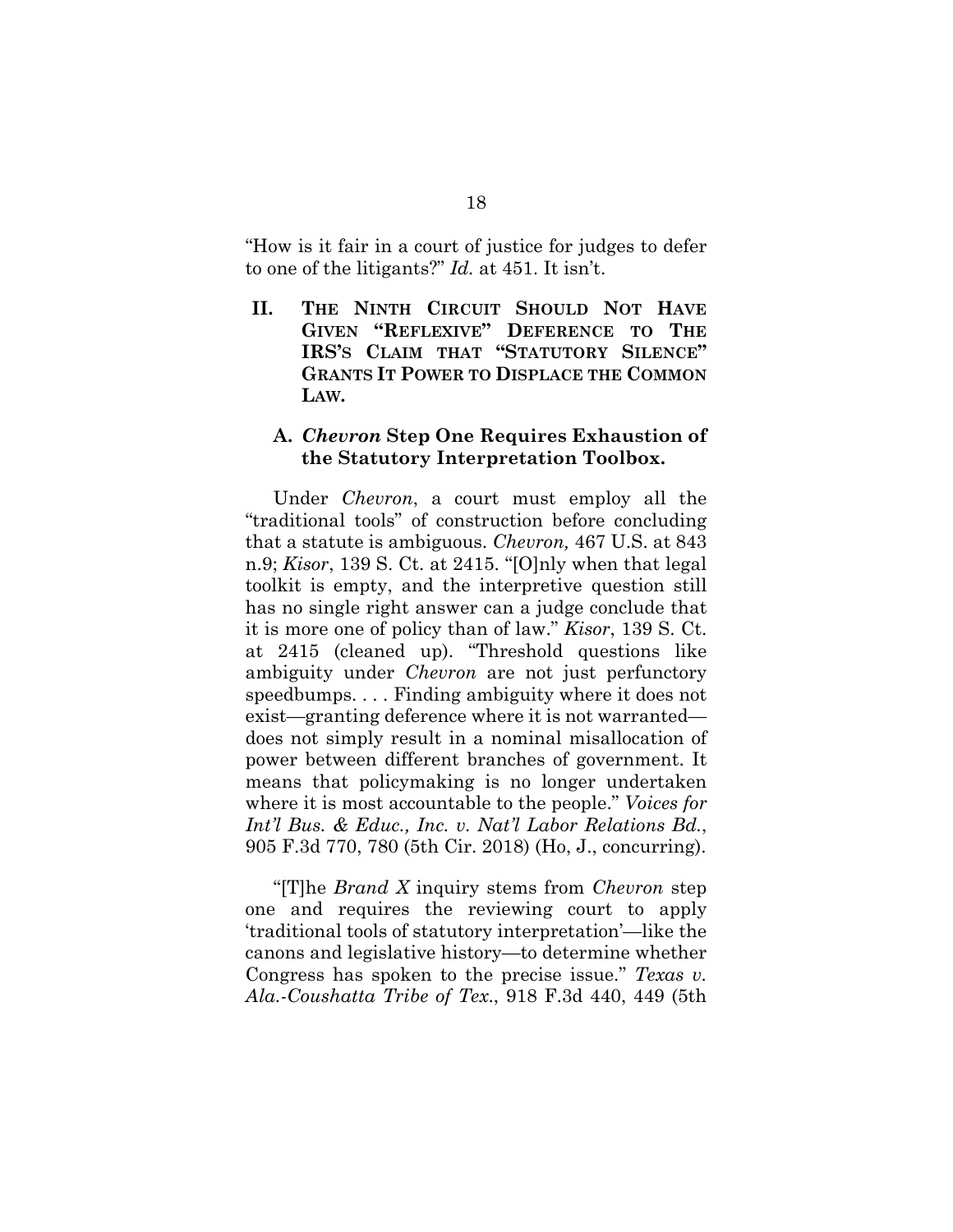Cir. 2019), *petition for cert. filed*, No. 19-403 (U.S. Sept. 23, 2019). Canons of construction are quintessential "traditional tools of statutory construction" required at *Chevron* step one, which must be exhausted before concluding that a statute is ambiguous and moving on to *Chevron* step two. *Chevron*, 467 U.S. at 843 n.9; *see City of Arlington*, 133 S. Ct. at 1876 (Breyer, J., concurring in part and concurring in the judgment). "Where . . . the canons supply an answer, '*Chevron* leaves the stage.'" *Epic Sys. Corp. v. Lewis*, 138 S. Ct. 1612, 1630 (2018) (citation omitted).

A searching inquiry at *Chevron* step one that exhausts all traditional tools of statutory interpretation is critical in the *Brand X* context. Under *Brand X*, once *Chevron* step two comes into play, courts must defer to administrative agencies and overrule prior inconsistent precedent. When courts fail to rigorously apply *Chevron* step one, they cede primary interpretative authority to the agency, thus transferring more power to the agency (at the expense of the judiciary) than the Constitution permits, disrupting the separation of powers.

### **B. The Ninth Circuit Should Not Have "Reflexively" Deferred to The IRS's Overreach: Statutory "Silence" Does Not Confer Untrammeled Regulatory Power.**

Here, the IRS took the position that because "the statute is silent on whether the common-law mailbox rule is foreclosed" it therefore "contains a gap that the Treasury Department was entitled to fill with a reasonable regulation[.]" Br. for the Appellant at 16, *Baldwin v. United States*, Nos. 17-55115 & 17-55354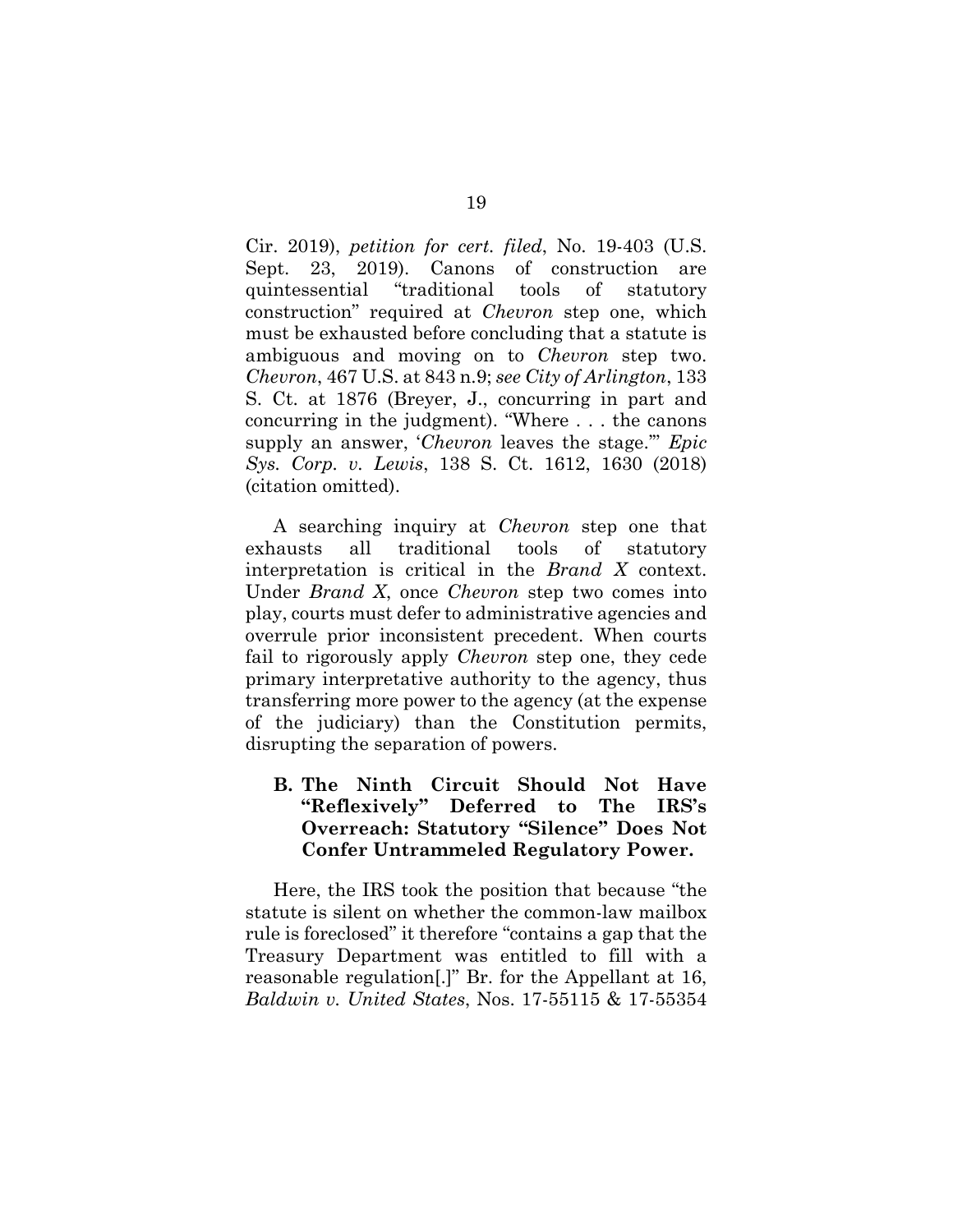(9th Cir. filed Oct. 10, 2017). The IRS reasoned that "[t]he statute neither explicitly displaces the commonlaw mailbox rule, nor adopts it as an alternate method of proving delivery," and thus, by this silence, granted the IRS power to "supplant[] the common law mailbox rule." *Id.* The court below also "conclude[d] that IRC § 7502 is silent as to whether the statute displaces the common-law mailbox rule," noting that "as to documents sent by regular mail, the statute is conspicuously silent." Pet. App.11a. Based on this "silence" alone—and without even applying traditional tools of statutory interpretation such as canons of construction—the Ninth Circuit found the statute to be ambiguous and moved on to *Chevron* step two. *See* Pet. App.11a. Such "reflexive" deference in the face of statutory silence was error. "In too many cases, courts . . . [defer to agencies] almost reflexively, as if doing so were somehow a virtue, or an act of judicial restraint—as if [courts'] duty were to facilitate violations of the separation of powers rather than prevent them." *Valent v. Comm'r of Soc. Sec*., 918 F.3d 516, 525 (6th Cir. 2019) (Kethledge, J., dissenting), *petition for cert. filed*, No. 19-221 (U.S. Aug. 16, 2019).

It was the IRS's burden to affirmatively show that it had regulatory authority. The IRS "literally has no power to act . . . unless and until Congress confers power upon it." *La. Pub. Serv. Comm'n v. Fed. Commc'ns Comm'n*, 476 U.S. 355, 374 (1986); *Lyng v. Payne*, 476 U.S. 926, 937 (1986) ("[A]n agency's power is no greater than that delegated to it by Congress."). Congress need not expressly negate an agency's claimed administrative powers, as the IRS appears to assume; "[w]ere courts to *presume* a delegation of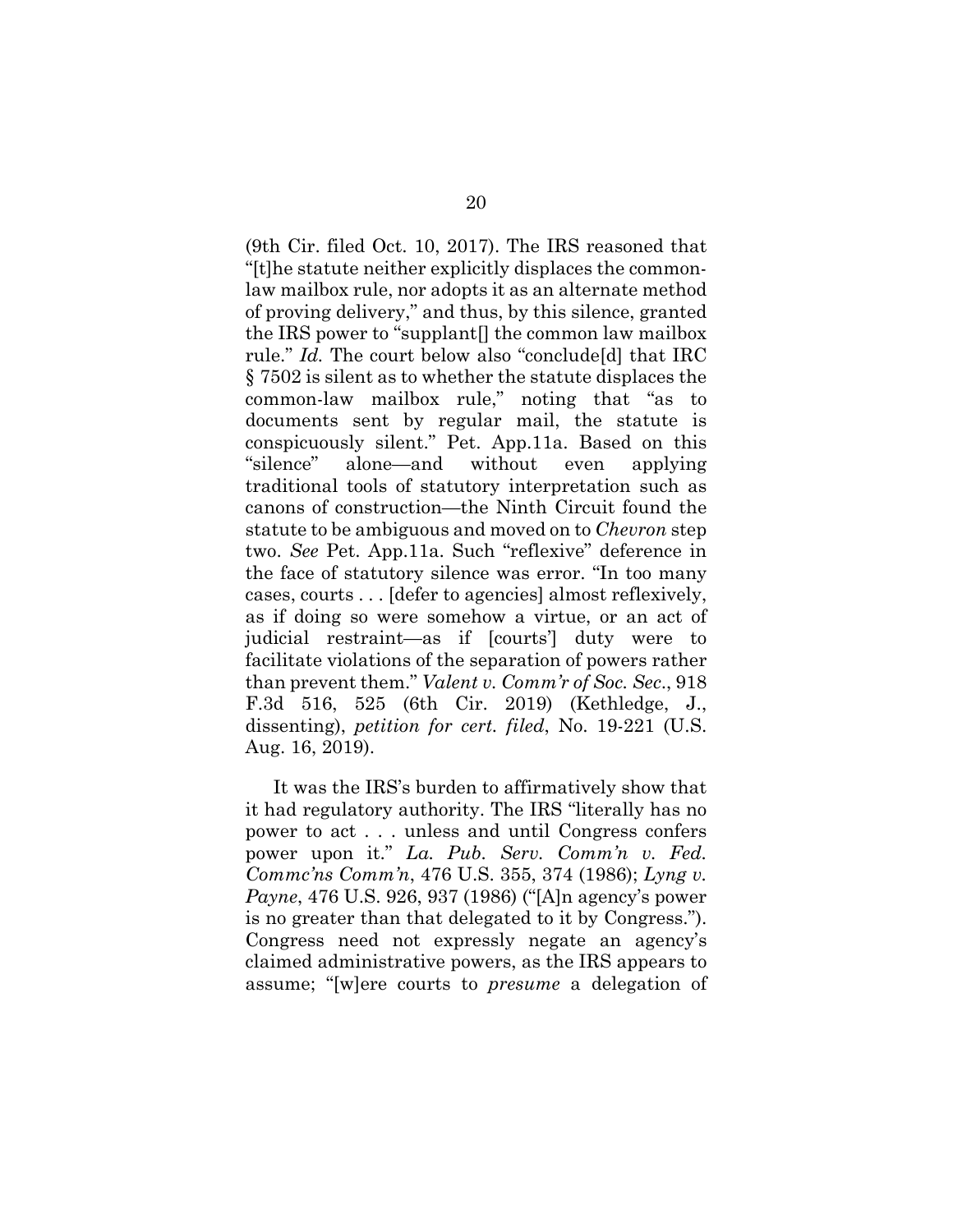power absent an express *withholding* of such power, agencies would enjoy virtually limitless hegemony, a result plainly out of keeping with *Chevron* and quite likely with the Constitution as well." *Ry. Labor Execs.' Ass'n v. Nat'l Mediation Bd*., 29 F.3d 655, 671 (D.C. Cir. 1994) (en banc). "Silence . . . does not necessarily connote ambiguity, nor does it automatically mean that a court can proceed to *Chevron* step two . . . . The common-law presumption canon is at issue here." *Arangure v. Whitaker*, 911 F.3d 333, 338–39 (6th Cir. 2018). "[I]f congressional silence is a sufficient basis upon which an agency may build a rulemaking authority, the relationship between the executive and legislative branches would undergo a fundamental change[.]" *Bayou Lawn & Landscape Servs. v. Sec'y of Labor*, 713 F.3d 1080, 1085 (11th Cir. 2013).

There is no evidence, textual or otherwise, $\delta$  that Congress delegated to the IRS power to displace the common-law mailbox rule. Quite the contrary, in Section 7502 Congress expressly gave the IRS power to establish regulations in *other* areas, but did not do so here, as the district court properly found.9 *See* Pet. App.38a–39a. This, alone, should have been sufficient to foreclose the IRS's *ultra vires* reach, since agencies are not legislative bodies unto themselves. Yet, the

<sup>8</sup> Even Section 7502's legislative history cuts against the IRS's regulation. *See* S. Rep. No. 90-1014, at 19 (1968); H.R. Rep. No. 90-1104, at 14 (1968).

<sup>9</sup> The district court noted: "As evidenced by other sections of the statute, it is clear that Congress knows how to explicitly authorize agency interpretations when it intends to do so. . . . Accordingly, the Court finds its silence instructive." Pet. App.39a (citing 26 U.S.C. § 7502(b)).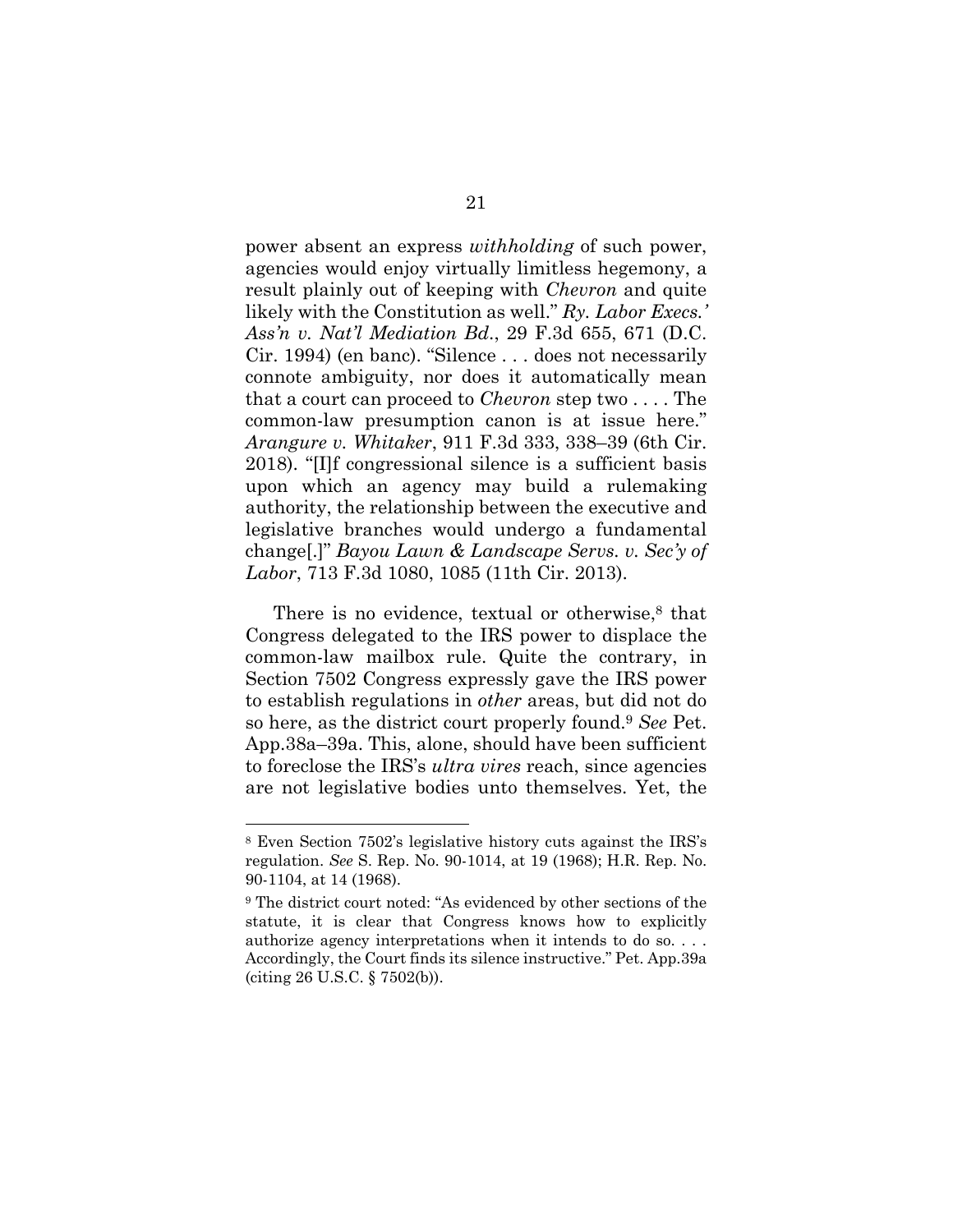Ninth Circuit deferred to the IRS's expansive claims without first analyzing at *Chevron* step one the statutory basis for those claims using all the traditional tools of construction. In so doing, it wrongly ceded core judicial and legislative power to the IRS based on Congress' purported "silence,"10 ignoring the common-law presumption canon and reversing "the longstanding canon of construction" that ambiguities in tax statutes "must be resolved against the government and in favor of the taxpayer[.]" *Borenstein v. Comm'r*, 919 F.3d 746, 752 (2d Cir. 2019) (cleaned up).

Such "cursory analysis of the questions whether, applying the ordinary tools of statutory construction, Congress' intent could be discerned" is indeed "troubling," as this type of analysis "suggests an abdication of the Judiciary's proper role in interpreting federal statutes." *Pereira v. Sessions*, 138 S. Ct. 2105, 2120 (2018) (Kennedy, J., concurring). "[W]henever a federal court declares a statute ambiguous and then hands over to an executive agency the power to say what the statute means, the Executive exercises a power that the Constitution has assigned to a different branch." *Valent*, 918 F.3d at 525 (Kethledge, J., dissenting). At the least, then,

<sup>10</sup> Judge O'Scannlain, joined by nine other Ninth Circuit judges, has described the circuit's *Brand X* statutory "silence" jurisprudence as embracing an "extravagant theory of executive lawmaking," stating that the Circuit has "spun out of the known legal universe and . . . [is] now orbiting alone in some cold, dark corner of a far-off galaxy, where no one can hear the scream 'separation of powers.'" *Or. Rest. & Lodging Ass'n*, 843 F.3d at 363 & n.4 (O'Scannlain, J., dissenting from denial of rehearing *en banc*).